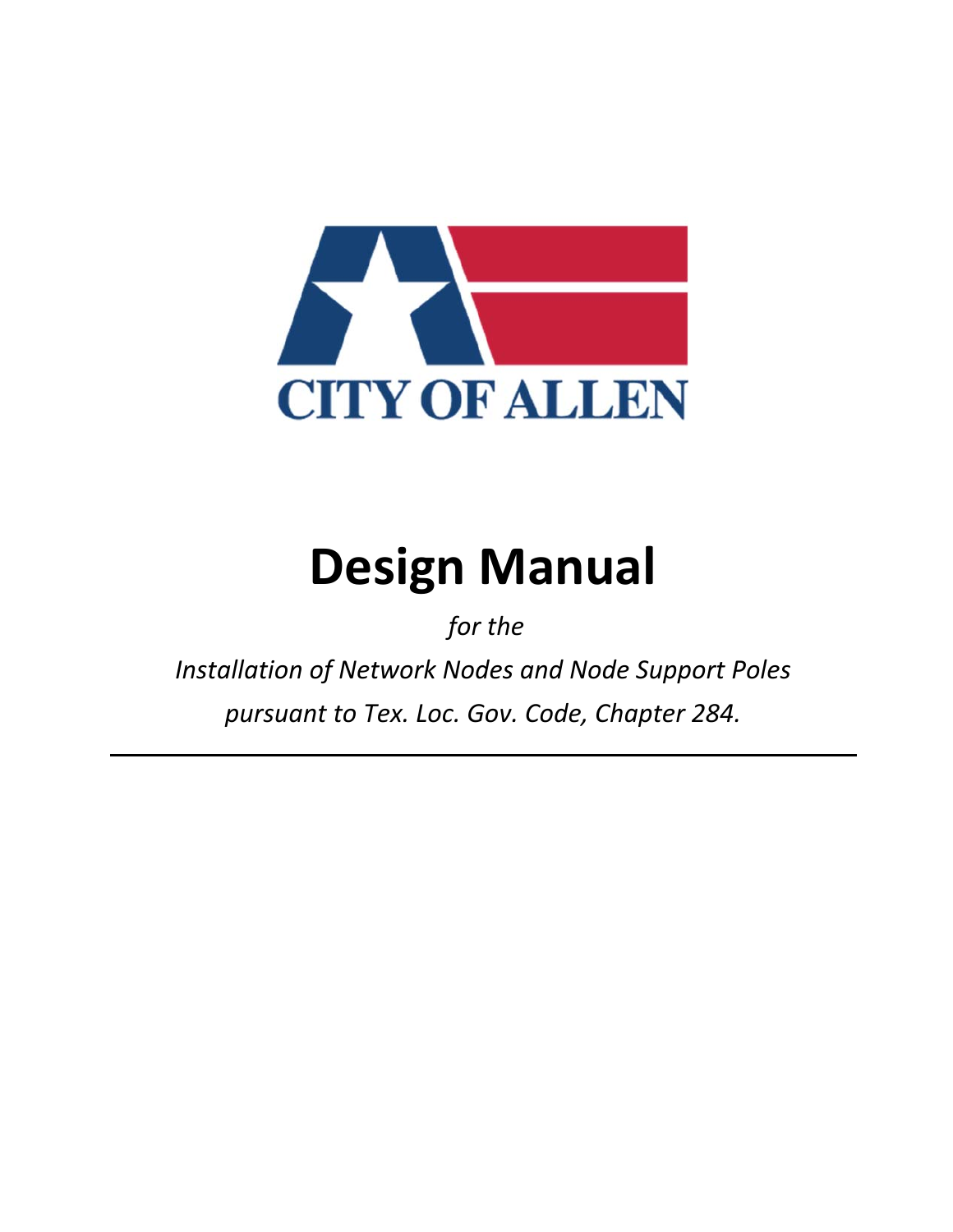## TABLE OF CONTENTS

| <b>SECTION I.</b>    |                                                     |  |
|----------------------|-----------------------------------------------------|--|
| <b>SECTION II.</b>   |                                                     |  |
| <b>SECTION III.</b>  |                                                     |  |
| <b>SECTION IV.</b>   |                                                     |  |
| <b>SECTION V.</b>    | NETWORK NODE AND NODE SUPPORT POLE REQUIREMENTS10   |  |
| <b>SECTION VI.</b>   |                                                     |  |
| <b>SECTION VII.</b>  |                                                     |  |
| <b>SECTION VIII.</b> | PLACEMENT OF NETWORK NODES AND NODE SUPPORT POLES12 |  |
| <b>SECTION IX.</b>   |                                                     |  |
| <b>SECTION X.</b>    |                                                     |  |
| <b>SECTION XI.</b>   |                                                     |  |
| <b>SECTION XII.</b>  |                                                     |  |
| <b>SECTION XIII.</b> |                                                     |  |
| <b>SECTION XIV.</b>  |                                                     |  |
| <b>SECTION XV.</b>   |                                                     |  |
|                      |                                                     |  |
|                      |                                                     |  |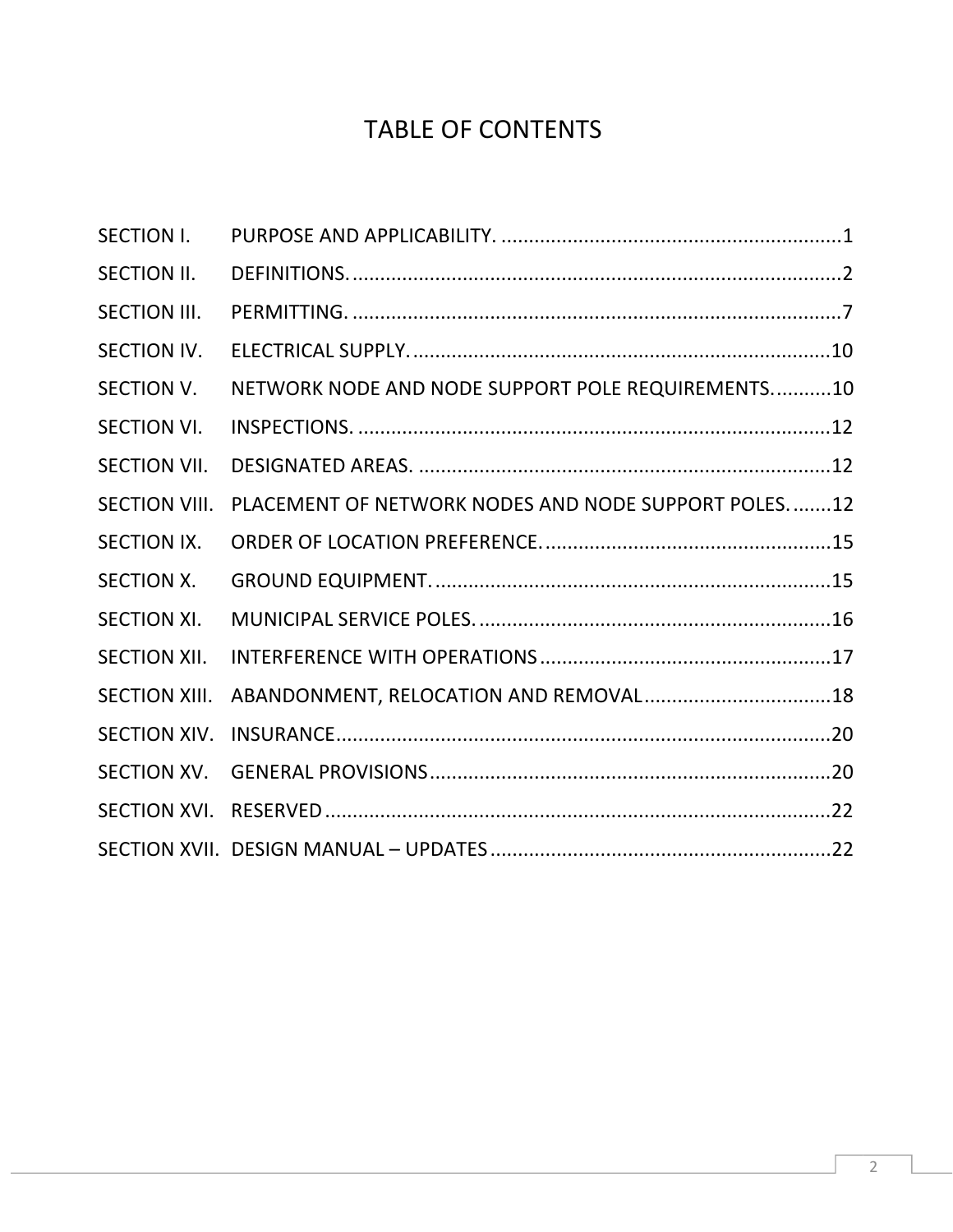## **SECTION I. PURPOSE AND APPLICABILITY.**

#### **1.3 Purpose**

The City of Allen ("City") recognizes that the State of Texas has delegated to the City the fiduciary duty, as a trustee, to manage the public right-of-way for the health, safety, and welfare of the public to Texas municipalities.

The standards and procedures provided in this Wireless Facilities Design Manual are adopted to protect the health, safety, and welfare of the public by minimizing and reducing impacts to public safety within the City's public right-of-way and to minimize and reduce impacts to the City, its residents, and visitors and to give assistance and guidance to wireless telecommunications providers to assist providers in the timely, efficient, safe, and aesthetically pleasing installation of technologically competitive equipment.

Due, in part, to the increasing number of facilities in the City's Public right-of-way, the City has adopted Chapter 13, Article III (Management of Public Rights-of-Way) of the Code of Ordinances, which is applicable to all public service providers, including wireless service providers or network providers (collectively, "Providers") as defined by Chapter 284 of the Texas Local Government Code.

In addition, the City has adopted this Wireless Facilities Design Manual to provide technical criteria and details necessary for Providers seeking to install and construct network nodes and node support poles in the City's public right-of-way.

#### **1.4 Applicability**

Providers shall adhere to the requirements found in Chapter 13, Article III (Management of Public Rights-of-Way) of the Code of Ordinances and this Wireless Facilities Design Manual for the installation, operation, maintenance, repair, modification, and replacement of wireless facilities within the City's public right-of-way.

This Wireless Facilities Design Manual is for siting and criteria for the installation of wireless facilities, including micro network nodes, network nodes, node support poles, and related ground equipment, being installed pursuant to Chapter 284 of the Texas Local Government Code. This Wireless Facilities Design Manual shall apply to any sitings, installations, colocations in, on, over or under the public rights-of-way of such wireless facilities, whether they are installed pursuant to Chapter 284, or installed pursuant to an agreement with the City in its discretion, or installed as may otherwise be allowed by state law.

To the extent that the provisions of Chapter 284 of the Texas Local Government Code; Chapter 13, Article III (Management of Public Rights-of-Way) of the Code of Ordinances; or other applicable laws, ordinances, codes, rules and regulations of the City are in conflict with provisions of this Wireless Facilities Design Manual or each other, the provisions of Chapter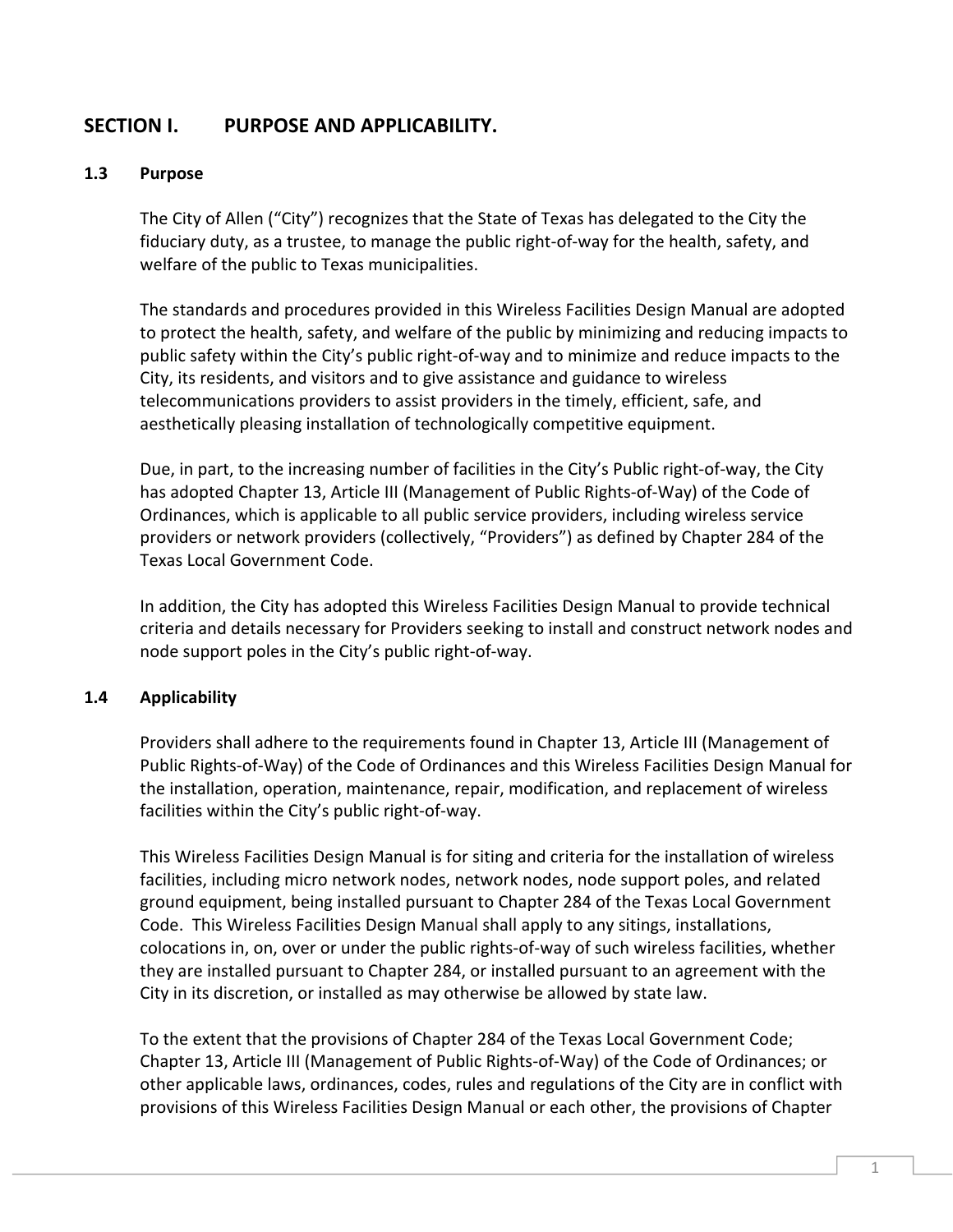284 of the Texas Local Government Code; this Wireless Facilities Design Manual; Chapter 13, Article III (Management of Public Rights-of-Way) of the Code of Ordinances; or other applicable laws, ordinances, codes, rules and regulations of the City shall prevail and control with regard to a Provider in that order.

## **SECTION II. DEFINITIONS.**

The definitions as used in Tx. Loc. Gov. Code, Chapter 284, Sec. 284.002 shall be used in this Design Manual, unless otherwise noted in this Section 2, below.

*Abandon* and its derivatives means the facilities installed in the right-of-way (including by way of example but not limited to: poles, wires, conduit, manholes, handholes, cuts, network nodes and node support poles, or portion thereof) that have been left by Provider in an unused or nonfunctioning condition for more than 120 consecutive calendar days unless, after notice to Provider, Provider has established to the reasonable satisfaction of the City that the applicable facilities, or portion thereof, is still in active use.

*Antenna* means communications equipment that transmits or receives electromagnetic radio frequency signals used in the provision of wireless services.

#### *Applicable codes* means:

- (A) uniform building, fire, electrical, plumbing, or mechanical codes adopted by a recognized national code organization; and
- (B) local amendments to those codes to the extent not inconsistent with Chapter 284.

*City* means the City of Allen, Texas or its lawful successor, and its officers and employees.

*City Manager* shall mean City Manager or designee.

*Chapter 284* means Tex. Loc. Gov. Code, Chapter 284, as it exists or may be amended.

*Colocate* and *Colocation* mean the installation, mounting, maintenance, modification, operation, or replacement of network nodes in a public right-of-way on or adjacent to a pole.

*Concealment* or *Camouflaged* means any Wireless Facility or Pole that is covered, blended, painted, disguised, camouflaged or otherwise concealed such that the Wireless Facility blends into the surrounding environment and is visually unobtrusive as allowed as a condition for City advance approval under Chapter 284, Sec. 284.105 in Historic or Design Districts. A Concealed or Camouflaged Wireless Facility or Pole also includes any Wireless Facility or Pole conforming to the surrounding area in which the Wireless Facility or Pole is located and may include, but is not limited to any wireless facility or pole hidden beneath a façade, blended with surrounding area design, painted to match the supporting area, or disguised with artificial tree branches.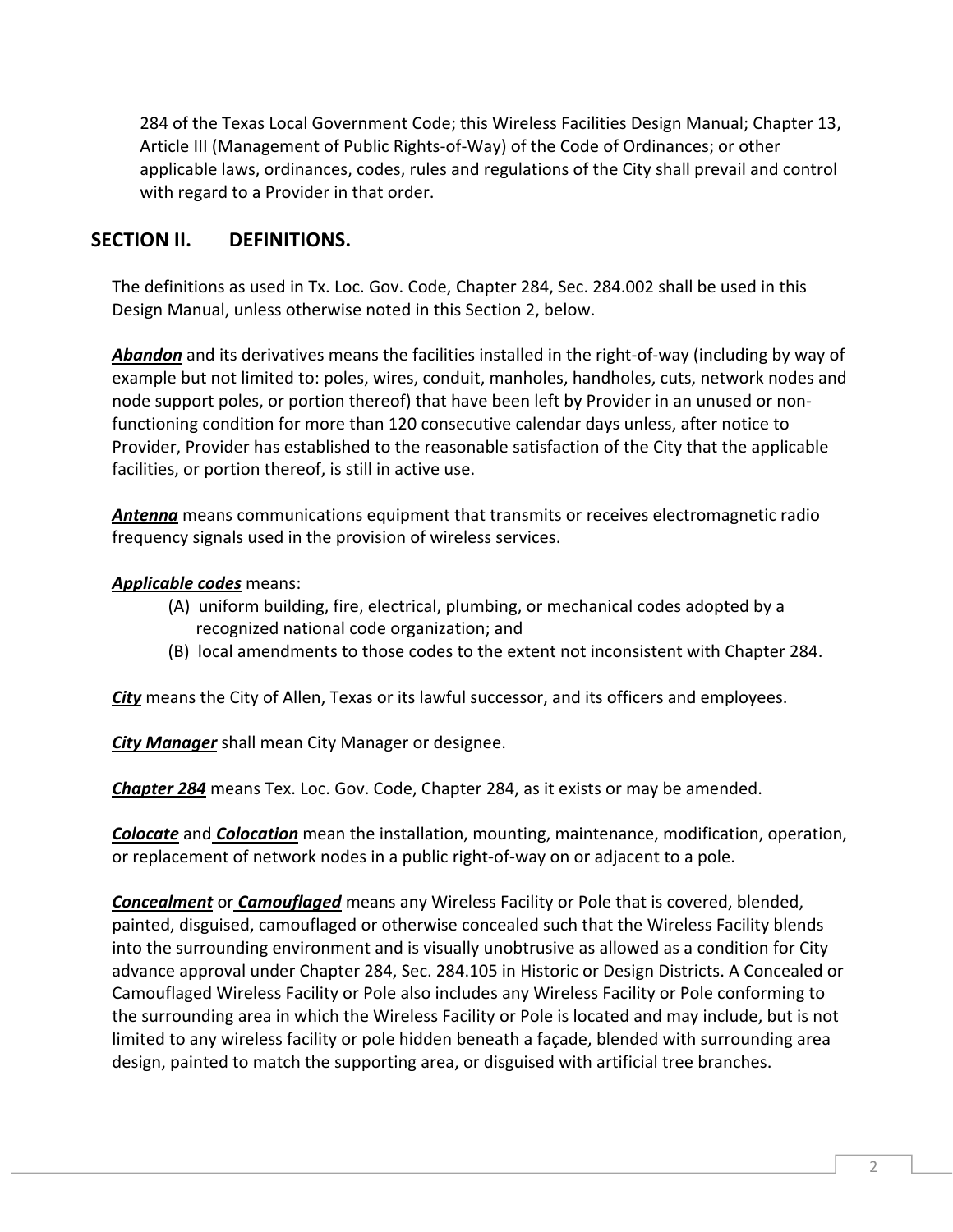*Decorative pole* means a streetlight pole specially designed and placed for aesthetic purposes and on which no appurtenances or attachments, other than specially designed informational, regulatory, or directional signage or temporary holiday or special event attachments, have been placed or are permitted to be placed according to nondiscriminatory City laws, ordinances, codes, rules, or regulations.

*Design District* means an area that is zoned, or otherwise designated by City ordinance, and for which the City maintains and enforces unique design and aesthetic standards on a uniform and nondiscriminatory basis.

*Disaster emergency* or *disaster* or *emergency* means an imminent, impending, or actual natural or humanly induced situation wherein the health, safety, or welfare of the residents of the city is threatened, and includes, but is not limited to any declaration of emergency by city state or federal governmental authorities.

*Distributed Antenna System or DAS* shall be included as a type of "Network Node."

*Easement* means and shall include any public easement or other compatible use created by dedication, or by other means, to the city for public utility purposes or any other purpose whatsoever. "Easement" shall include a private easement used for the provision of utilities.

*Federal Communications Commission or FCC* means the Federal Administrative Agency, or lawful successor, authorized to oversee cable television and other multi-channel regulation on a national level.

*Highway right-of-way* means right-of-way adjacent to a state or federal highway.

*Historic district* means an area that is zoned or otherwise designated as a historic district under City, state, or federal law.

*Law* means common law or a federal, state, or local law, statute, code, rule, regulation, order, or ordinance.

*Local* means within the geographical boundaries of the City.

*Location* means the City approved and lawfully permitted location for the Network Node or other wireless facilities.

*Macro tower* means a guyed or self-supported pole or monopole greater than the height parameters prescribed by Chapter 284, Section 284.103 and that supports or is capable of supporting antennas.

*Mayor* means the Mayor for the City.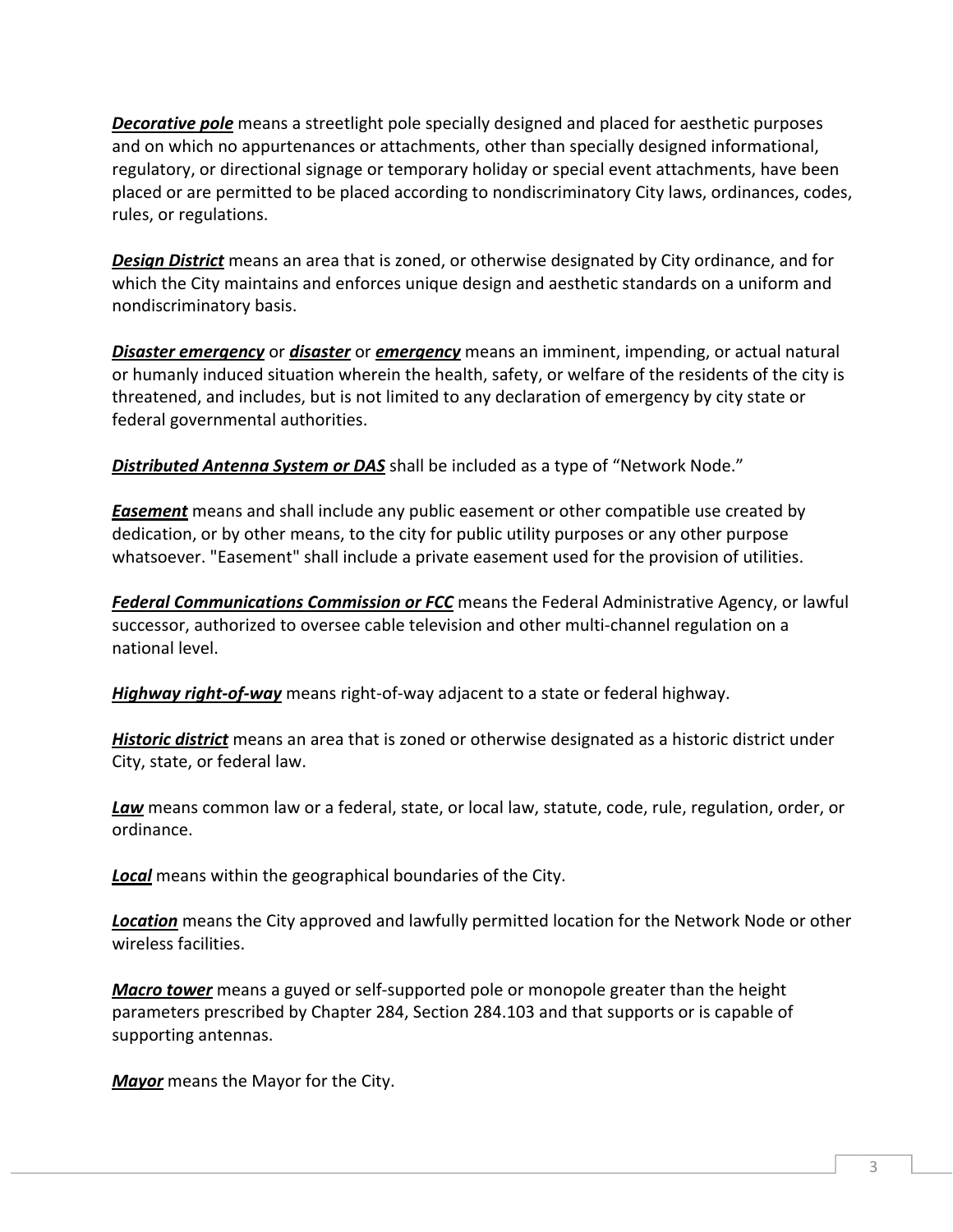*Micro network node* means a network node that is not larger in dimension than 24 inches in length, 15 inches in width, and 12 inches in height, and that has an exterior antenna, if any, not longer than 11 inches.

*Municipal park* means the various properties under the direction, control, or supervision of the Director of the City's Park and Recreation Department pursuant to authority granted by the City Council and the City Charter or City ordinances or resolutions.

*Municipally owned utility pole* means a utility pole owned or operated by a municipally owned utility, as defined by Section 11.003, Utilities Code, and located in a public right-of-way.

*MUTCD* means Manual of Uniform Traffic Control Devices.

*Network node* means equipment at a fixed location that enables wireless communications between user equipment and a communications network. The term:

(A) includes:

(i) equipment associated with wireless communications;

(ii) a radio transceiver, an antenna, a battery-only backup power supply, and

comparable equipment, regardless of technological configuration; and

(iii) coaxial or fiber-optic cable that is immediately adjacent to and directly associated with a particular colocation; and

- (B) does not include:
	- (I) an electric generator;
	- (ii) a pole; or
	- (iii) a macro tower.

## *Network provider* means:

- (A) a wireless service provider; or
- (B) a person that does not provide wireless services and that is not an electric utility but builds or installs on behalf of a wireless service provider:
	- (i) network nodes; or

(ii) node support poles or any other structure that supports or is capable of supporting a network node.

*Node support pole* means a pole installed by a network provider for the primary purpose of supporting a network node.

*Permit* means a document issued by the City authorizing installation, removal, modification, and other work for Provider's wireless facilities in accordance with the approved plans and specifications.

*Pole* means a service pole, City owned utility pole, node support pole, or utility pole.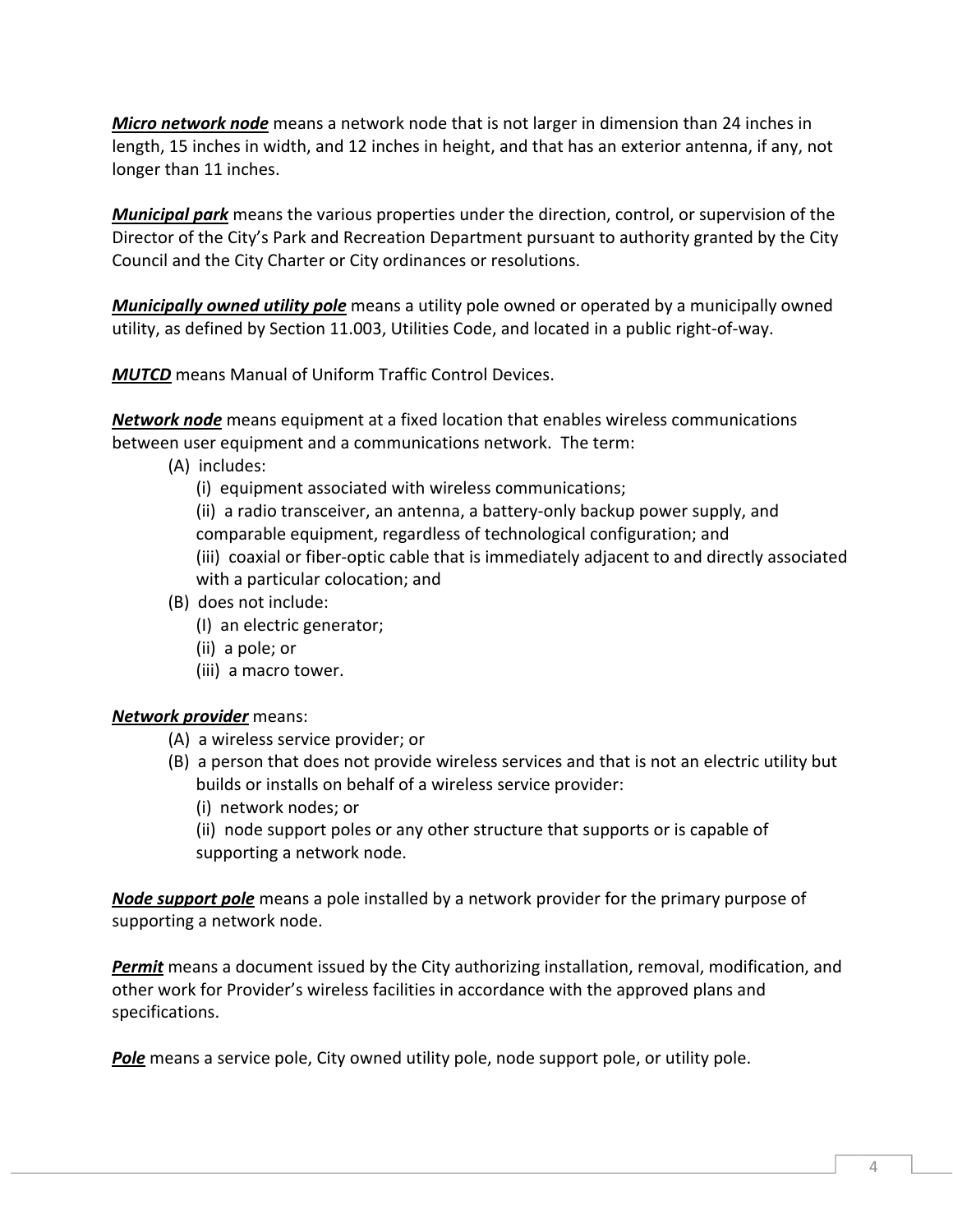*Private easement* means an easement or other real property right that is only for the benefit of the grantor and grantee and their successors and assigns.

*Provider* has the same meaning as "Network Provider."

*Public right-of-way* means the area on, below, or above a public roadway, highway, street, public sidewalk, alley, waterway, or utility easement in which the City has an interest. The term does not include:

- (A) a private easement; or
- (B) the airwaves above a public right-of-way regarding wireless telecommunications.

*Public right-of-way management ordinance* means an ordinance that complies with Chapter 284, Subchapter C.

*Service pole* means a pole, other than a City owned utility pole, owned or operated by the City and located in a public right-of-way, including:

- (A) a pole that supports traffic control functions;
- (B) a structure for signage;
- (C) a pole that supports lighting, other than a decorative pole; and
- (D) a pole or similar structure owned or operated by the City and supporting only network nodes.

**Small cell** shall be included as a type of "Network Node."

**Stealth** has the same meaning as "concealment."

*Substitution pole* shall mean a pole that is installed that will replace an existing municipal or utility pole that serve the original intended purpose and support the new network node. A Provider may elect to remove an existing pole, replace it with a similar pole (with some modification) that serves as a new network node in addition to serving the original purpose.

*Street* means only the paved portion of the right-of-way used for vehicular travel, being the area between the inside of the curb to the inside of the opposite curb, or the area between the two parallel edges of the paved roadway for vehicular travel where there is no curb. A "Street" is generally part of, but smaller in width than the width of the entire right-of-way, while a right-ofway may include sidewalks and utility easements, a "Street" does not. A "street" does not include the curb or the sidewalk, if either are present at the time of a permit application or if added later.

*SWPPP* shall mean Storm Water Pollution Prevention Plan.

*TAS* means Texas Accessibility Standards.

*Traffic Signal* means any device, whether manually, electrically, or mechanically operated by which traffic is alternately directed to stop, to slow down or alter current speed, and to proceed.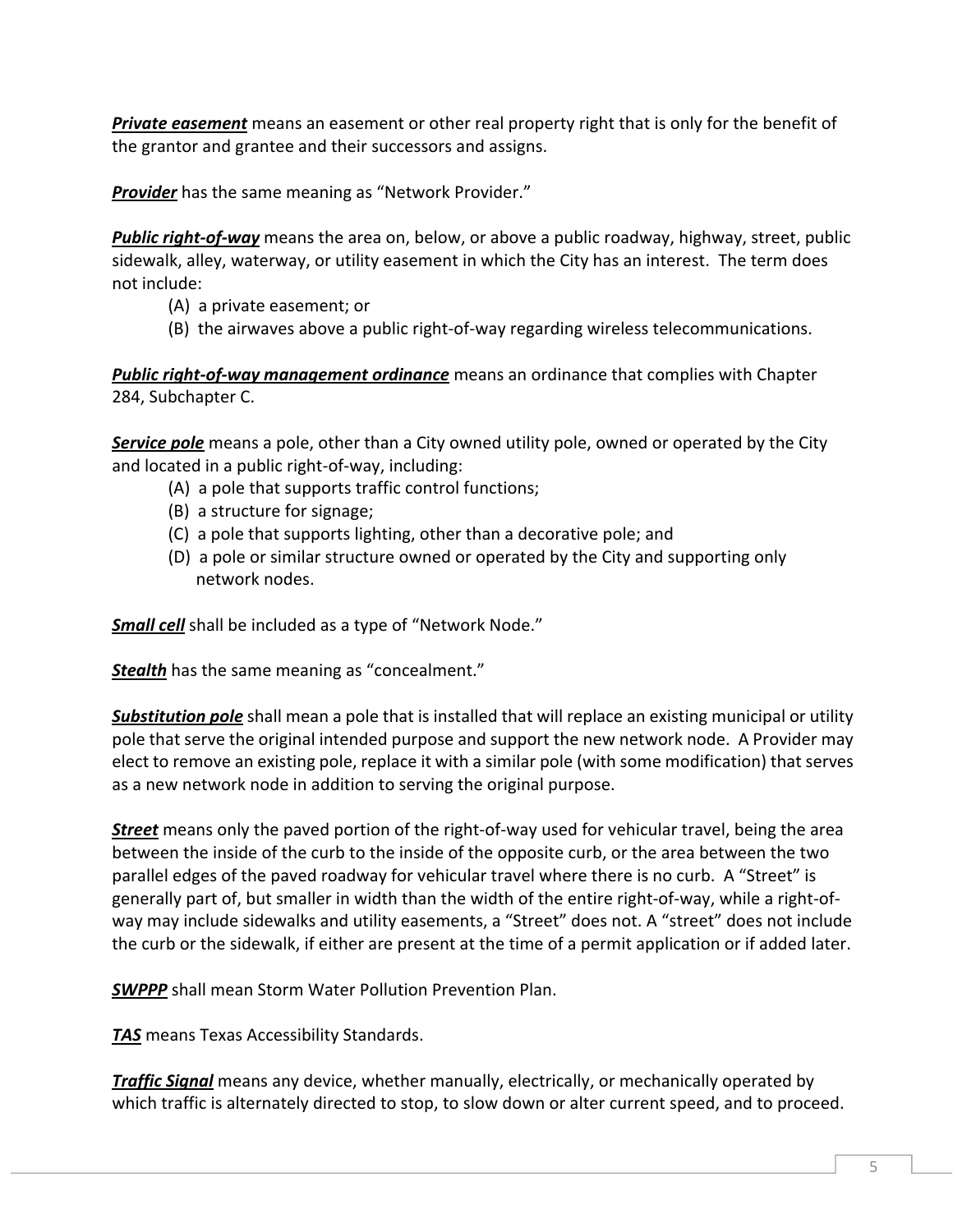*Transport facility* means each transmission path physically within a public right-of-way, extending with a physical line from a network node directly to the network, for the purpose of providing backhaul for network nodes.

*Underground Requirement Area* shall mean an area where poles, overhead wires, and associated overhead or above ground structures have been removed and buried or have been approved for burial underground pursuant to City ordinances, zoning regulations, state law, private deed restrictions, and other public or private restrictions, that prohibit installing aboveground structures in a public right-of-way.

*User* means a person or organization which conducts a business over facilities occupying the whole or a part of a public street or right-of-way, depending on the context.

*Utility pole* means a pole that provides:

- (A) electric distribution with a voltage rating of not more than 34.5 kilovolts; or
- (B) services of a telecommunications provider, as defined by Chapter 284, Section 51.002, Utilities Code.

*Wireless service means* any service, using licensed or unlicensed wireless spectrum, including the use of Wi-Fi, whether at a fixed location or mobile, provided to the public using a network node.

*Wireless service provider* means a person that provides wireless service to the public.

*Wireless facilities* mean "Micro Network Nodes," "Network Nodes," and "Node Support Poles" as defined in Texas Local Government Code Chapter 284.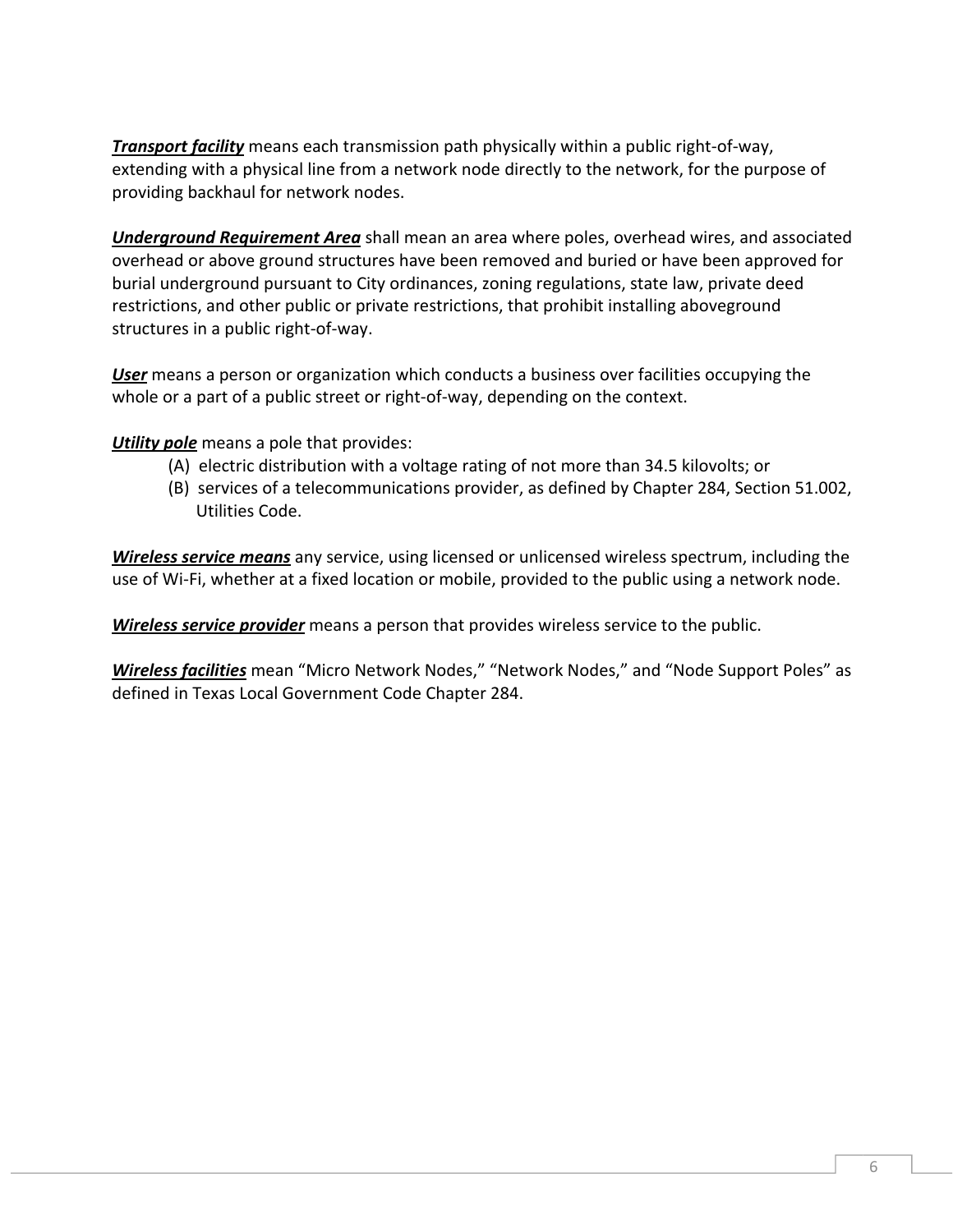## **SECTION III. PERMITTING.**

#### **3.1 General Requirements and Information**

A Provider shall not install, modify, or relocate a network node or install, modify, or relocate a node support pole within the public right-of-way without first obtaining a Right-of-Way Permit from the City. Prior to installation, modification, or relocation of a network node or installation, modification, or relocation of a node support pole, Provider shall complete and submit to the City a Commercial Building (Electrical) Permit application and a Right-of-Way Permit application in the form provided by the City, along with standard required documents and the following items:

- A. *Payment*. Permit application fee and all other fees required under Chapter 284, including but not limited to annual fees set forth in Section 284.053(a) of Chapter 284, as such fees may be adjusted from time to time pursuant to Section 284.054 of Chapter 284, and fees set forth in Section 284.055 and Section 284.056 of Chapter 284, as applicable;
- B. *Map*. An aerial map showing the location of the existing pole or structure to which the network node is proposed to be attached, and a street view image of the same;
- C. *GIS Data*. Geographic Information System (GIS) data for the location of each proposed wireless facility or node support pole in the format acceptable to the City;
- D. *Size Limits*. Network Providers shall provide detailed drawings, with calculations to show strict conformity to the size limitations as set forth in Chapter 284, in accordance with, but not limited to Chapter 284, Sec. 284.002, size of a Micro Network Node, Sec. 284.003, Size of Network Nodes, and Sec. 284.103, Max. pole height, with each application and with each request for a permit for each location.
- E. *Non-interference with City Safety Communication Networks*. Documentation identifying the frequency on which the proposed network node will operate and a certification that the proposed network node shall not cause any interference with the City's traffic signal light system, public safety radio system, private police cell system, or other City communications components in accordance with Chapter 284, Sec. 284.304;

It shall be the responsibility of the Network Provider to evaluate, prior to making application for permit, the compatibility between the existing City infrastructure and Provider's proposed Network Node. A Network Node shall not be installed in a location that causes any interference. Network Nodes shall not be allowed on City's public safety radio infrastructure.

- F. *Emergency Contacts*. The names and telephone numbers of at least two persons serving as emergency contacts for the Provider who can be reached by telephone 24 hours a day, seven days a week, in the event of an emergency;
- G. *Electrical Drawings*. Sealed engineering drawings for the electrical service providing power to the proposed network node, which must include the conduit size, circuit size,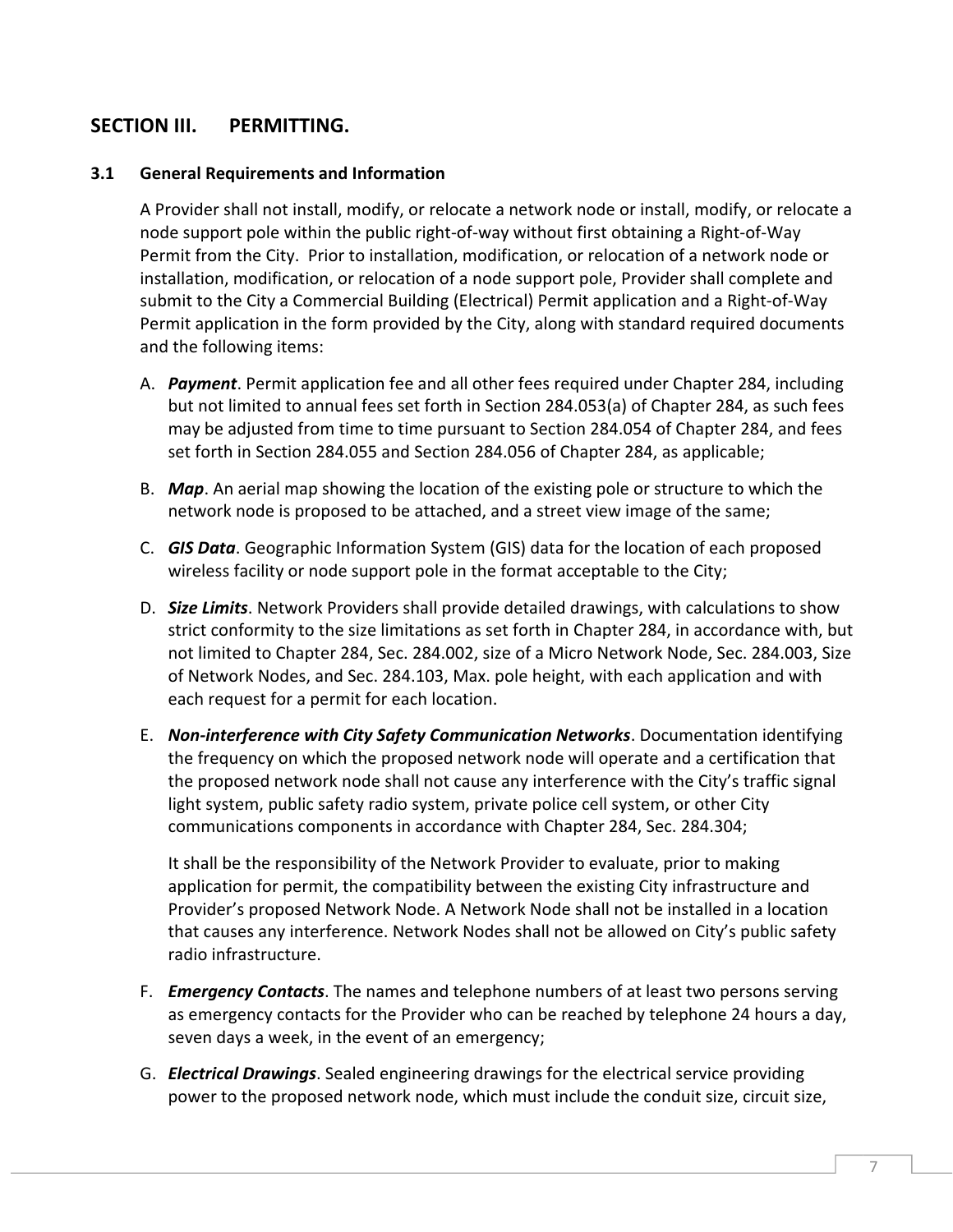calculations for amp, and distances running. Provider shall use 120 voltage when connecting to any City service pole or decorative pole and shall provide a disconnect switch and key to meter enclosure upon inspection. The City is entitled to disconnect power to the network node or other wireless facilities in emergency situations;

- H. *Engineering Drawings*. Scaled dimensional construction and engineering drawings indicating the current public right-of-way line and showing any proposed underground conduit and equipment and its spacing from the City's existing utility facilities. Such drawings shall also show a sectional profile of the public right-of-way and identify all existing utilities and existing utility conflicts;
- I. *State and Federal Rights-of-way permit*. If the project lies within right-of-way adjacent to a state or federal highway, the Provider must provide evidence of a permit from the state or federal government; and
- J. *Daily Work Information*. If the work proposed in the Right-of-Way Permit application involves more than five hundred (500) feet of continuous trenching or boring or the installation of more than three (3) new node support poles or more than three (3) electrical meter pedestals or ground boxes, then the Provider shall submit daily work location information, before work can begin;
- K. *Other*. All other information required to be submitted by a right of user in connection with a Right of Way Permit application under Chapter 13, Article III (Management of Public Rights-of-Way) of the Code of Ordinances or other applicable laws, ordinances, codes, rules and regulations of the City.
- L. *Traffic Control/Storm Water Pollution Prevention/Trench Safety*. Where required by the City, based on the proposed scope of work, Provider shall submit a traffic control plan, storm water pollution prevention plan, and/or trench safety plan;

#### **3.2 Attachments to Existing Poles or Structures**

In addition to the items in the General Requirements and Information Section 3.1, Provider will submit the following items prior to installation, modification, or relocation of a network node on an existing pole or structure or modification or relocation of an existing node support pole:

A. Construction and engineering drawings prepared by a professional engineer licensed in the State of Texas, and for wireless facilities proposed to be attached to a service pole, a decorative pole or other City-owned or -controlled structure, a certification from the engineer that the existing pole or structure and its foundations have sufficient structural stability to support the proposed network node and can bear the wind load without pole modification, or in the event the installation will require pole re-enforcement, that such re-enforced pole will have sufficient structural stability to support the proposed network node and can bear the wind load without further pole modification. Such construction and engineering drawings must also address the design of the connection of any item to the pole. If pole re-enforcement is necessary, Provider shall provide construction and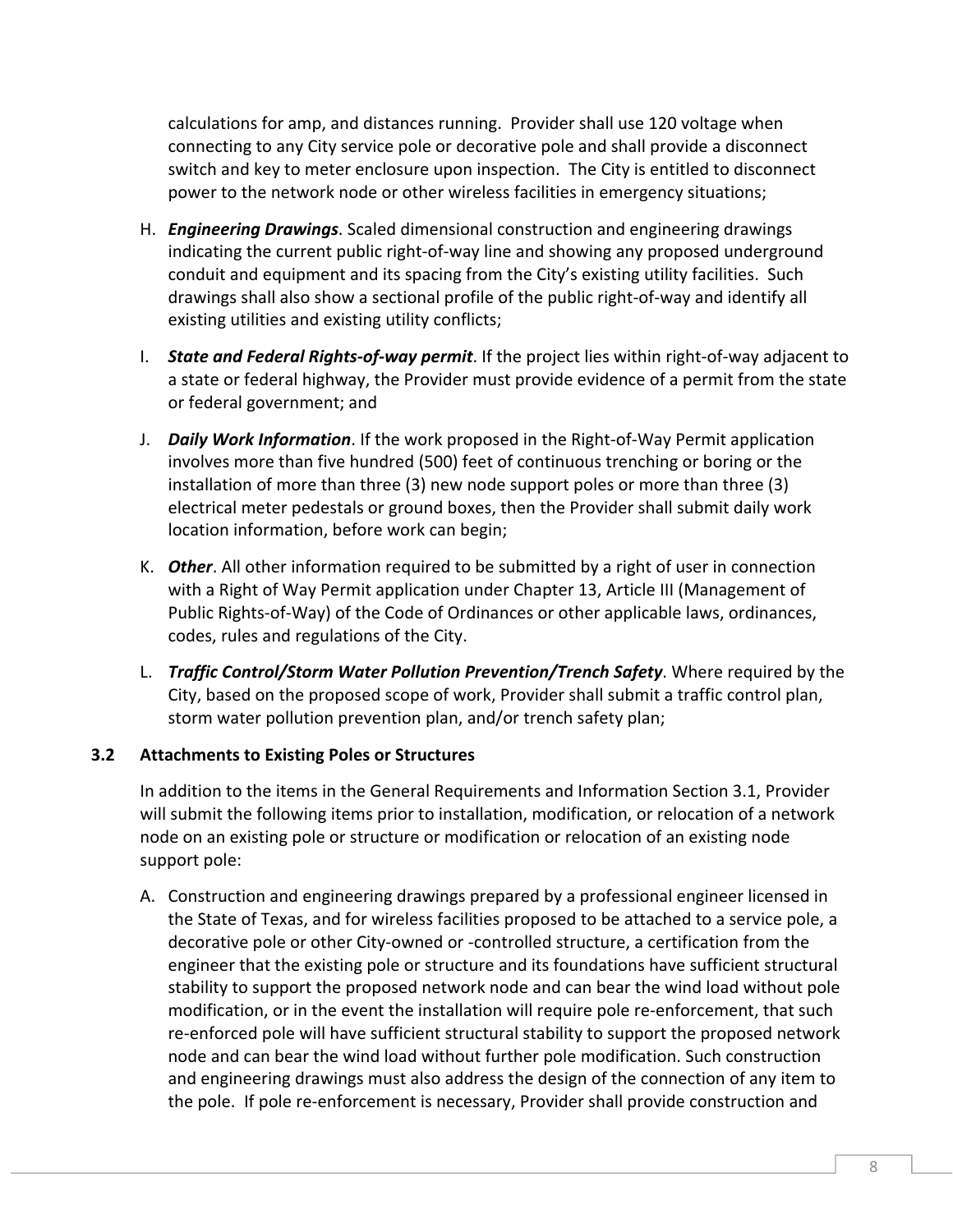engineering drawings for the proposed alteration to the existing pole. Any reenforcement or replacement of a pole shall match the color of the existing pole. Any pole re-enforcement or replacement shall be at Provider's sole cost;

- B. A certificate that the network node complies with applicable regulations of the Federal Communications Commission;
- C. Certification that the proposed network node will be placed into active commercial service by or for a Provider not later than the sixtieth (60th) day after the date the construction and final testing of the network node is completed;
- D. Scaled dimensional drawings or pictures of the proposed attachments of the network node to the existing poles or structures as well as any other proposed wireless facility, indicating the spacing from existing curbs, driveways, sidewalks, and other existing poles. This shall include a before-and-after image of the pole and all proposed attachments thereto and associated standalone equipment;

#### **3.3 Substitution of Existing Municipal Poles**

A Provider shall not replace an existing Municipal Service Pole without first obtaining a Rightof-Way permit from the City. Each permit application shall disclose if it is a proposed Substitution Pole.

A Provider may elect to remove an existing Municipal Service Pole, replace it with a similar pole (with some modification) that serves primarily as a Node Support Pole in addition to the original purpose. Once construction of a Substitution Pole is complete, it shall become a Node Support Pole and shall be the responsibility of the Provider to maintain.

Maintenance – Street Lights. If the Substitution Pole also serves as a street light, City agrees to perform routine maintenance, at Providers expense, of the street light, including maintenance and all repair and/or replacement of switches, bulbs, ballasts, and starters in accordance with City's standard practices and procedures for maintaining City's standard street lights. Nothing herein shall obligate City to undertake pole replacement, pole repair, decorative modifications, painting, or other repairs deemed aesthetic in nature. Pole replacement, pole repair, and aesthetic improvements shall be at the sole cost and expense of Provider.

#### **3.4 Installation of Network Nodes on New Poles**

In addition to the items in the General Requirements and Information Section 3.1, Provider will submit the following items prior to installation or modification of a new node support pole or a network node on a new node support pole:

A. Scaled dimensional drawings or pictures of the proposed node support pole and any other proposed wireless facilities to be installed in connection with the proposal, indicating the spacing from existing curbs, driveways, sidewalks, and other existing poles. This shall include a before-and-after street view image of the pole and all proposed attachments and associated standalone equipment;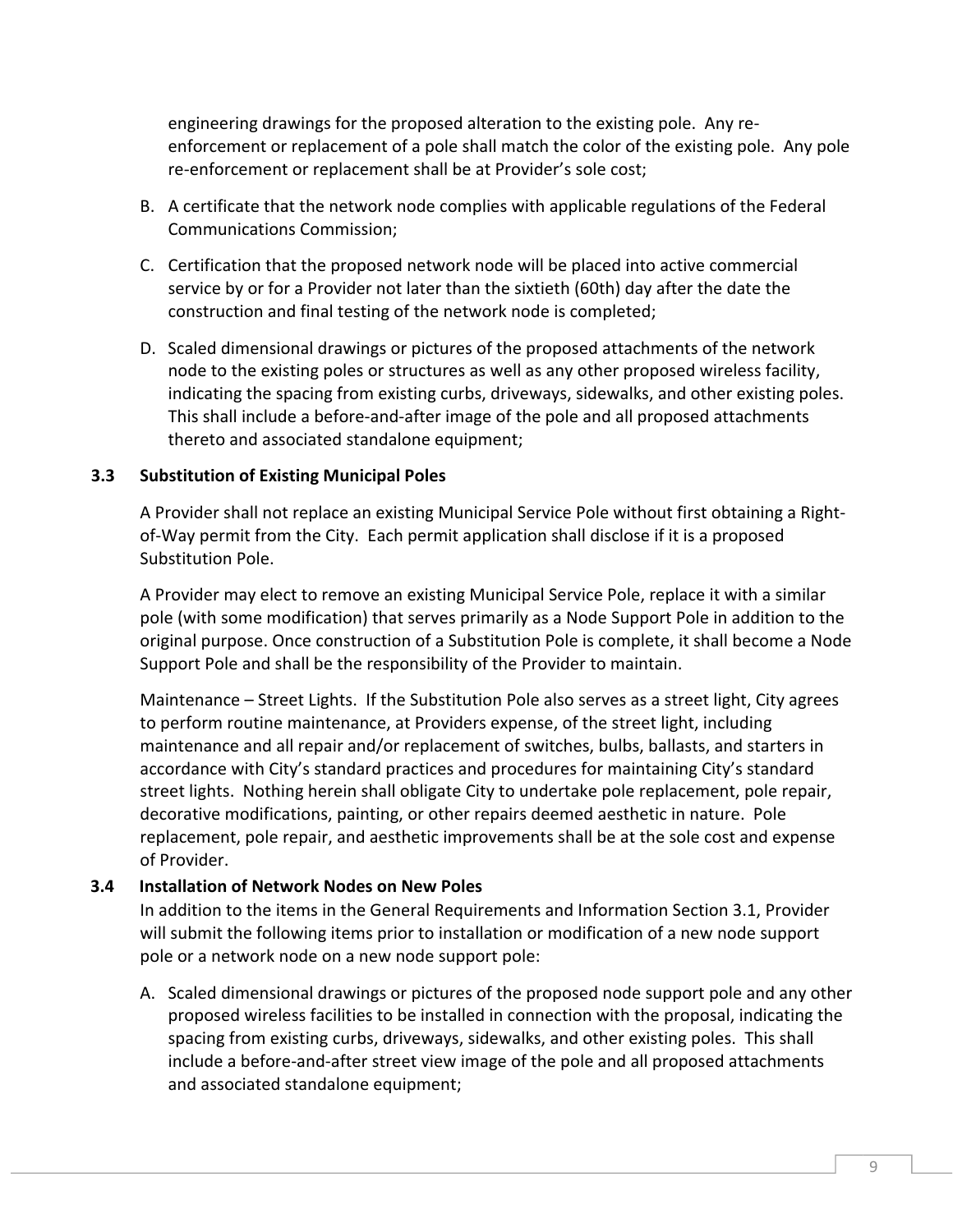#### **3.5 Installation of Transport Facilities**

A Provider shall not install or modify a new transport facility within the public right-of-way without first obtaining a Right-of-Way Permit from the City. Before beginning excavation in any public right-of-way, Provider shall be responsible for complying with all Laws relating to verifying the location of existing utility lines and facilities and avoiding encroachment thereon, including the requirements of Chapter 13, Article III (Management of Public Rightsof-Way) of the Code of Ordinances.

## **SECTION IV. ELECTRICAL SUPPLY.**

Provider shall be responsible for obtaining any required electrical power service to the Provider's wireless facilities. Provider's electrical supply shall be separately metered from the City. The City shall not be liable to the Provider for any stoppages or shortages of electrical power furnished to the wireless facilities, including without limitation, stoppages or shortages caused by any act, omission, or requirement of the public utility serving the wireless facility structure or the act or omission of any other tenant or Provider of the wireless facility structure, or for any other cause beyond the control of the City.

## **SECTION V. NETWORK NODE AND NODE SUPPORT POLE REQUIREMENTS.**

Provider shall, at its own cost and expense, install all wireless facilities in a good and workmanlike manner and in accordance with the requirements promulgated by this Wireless Facilities Design Manual, Chapter 13, Article III (Management of Public Rights-of-Way) of the Code of Ordinances, Chapter 284 of the Texas Local Government Code, and all other applicable laws, ordinances, codes, rules and regulations of the City, the state, and the United States (collectively, "Laws"), as such may be amended from time to time. Provider's work shall be subject to the regulation of the City. All work done in connection with the installation, operation, maintenance, repair, modification, and/or replacement of wireless facilities shall be in compliance with all applicable Laws. The following requirements apply to the installation, operation, maintenance, repair, modification, and/or replacement of wireless facilities:

- A. *Concealment*. Wireless facilities shall be concealed or enclosed as much as possible in an equipment box, cabinet or other enclosure that may include ventilation openings. External cables and wires hanging off a pole shall be sheathed or enclosed in a conduit, so that wires are protected and not visible or visually minimized to the extent possible in strict accordance with Chapter 13, Article III (Management of Public Rights-of-Way) of the Code of Ordinances and other applicable ordinances, except to the extent not consistent with Chapter 284;
- B. *Visibility Triangles*. No wireless facility shall be located or placed in a manner that encroaches on existing or proposed City site visibility triangles;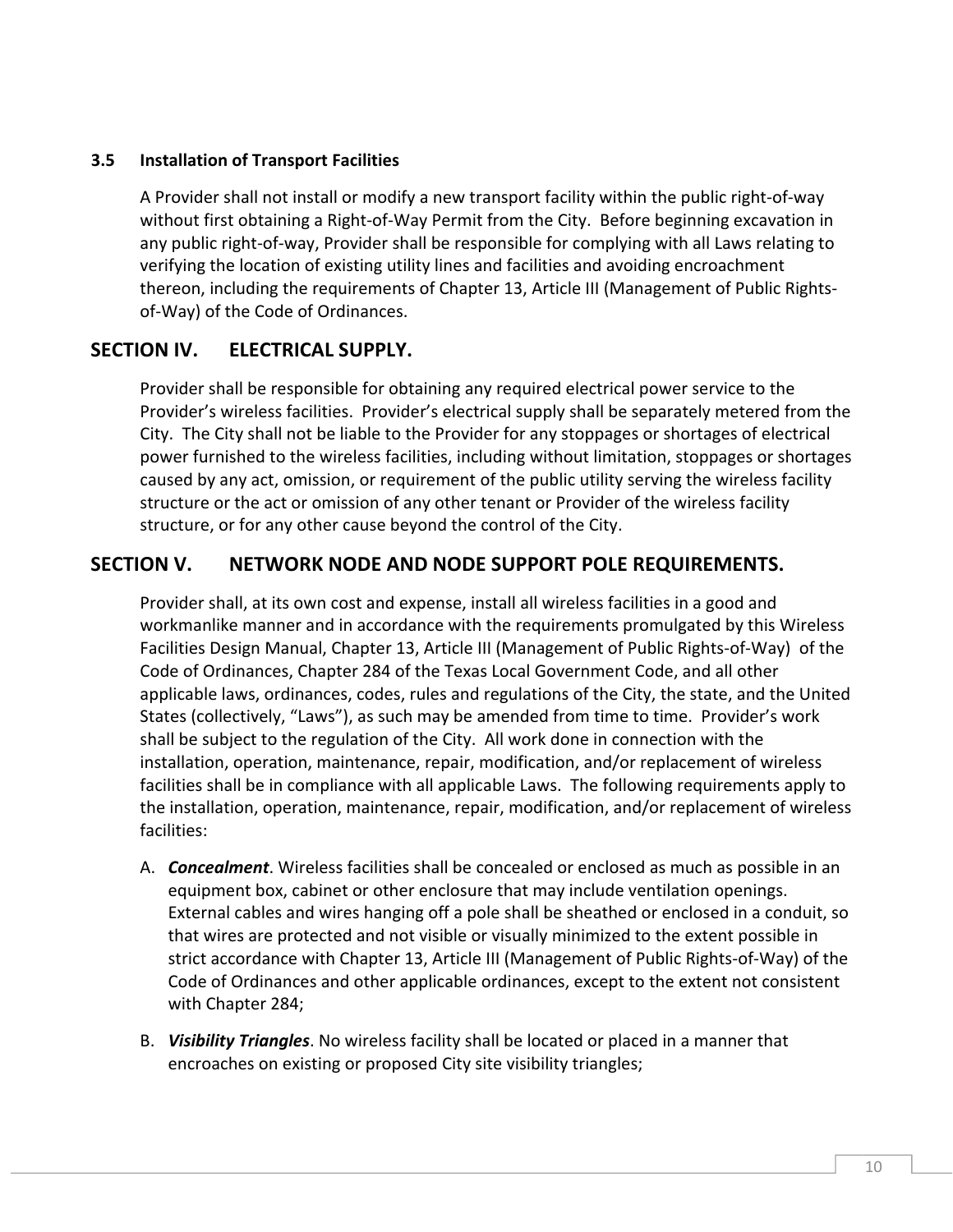- C. *Meters*. Electrical meters shall not be mounted on a service pole, decorative pole or other City-owned or -controlled structure. Standalone electrical meters shall be located on or within a pad-mounted pedestal enclosure that is powder coated dark bronze. Provider shall provide a key (#2195) to each meter upon inspection by City. All electrical meters serving network nodes must display the Provider's name and contact information;
- D. *Power Disconnect*. All power to a network node located on or attached to a service pole, decorative pole or other City-owned or -controlled structure must be able to be disconnected to provide a safe working environment;
- E. *City Conduit*. Use of City conduits for a Provider's wireless facilities is prohibited;
- F. *Height of Attachments*. All attachments on all Service Poles shall be at least 8 feet above grade, in accordance with Chapter 284, Sec. 285.108 (a) (1) - (2) and if a Network Node attachment is projecting toward the street, for the safety and protection of the public and vehicular traffic, the attachment shall be installed no less than seventeen (17) feet above the ground.
- G. *Protrusion*. In accordance with Section 284.003(a)(1)(C), Section 284.003 (a)(2)(C) and Section 284.003(a)(3)(B) of Chapter 284, no protrusion from the outer circumference of the existing structure or pole to which a network node is attached shall be more than two (2) feet;
- H. *Color*. The color of network nodes shall match the color of the poles or structures to which they are attached such that the network nodes blend with the color of the poles or structures and new node support poles shall match the finish and coating of other poles in the vicinity (i.e. galvanized or powder-coated dark bronze);
- I. *Locates*. Before beginning excavation in any public right-of-way, Provider shall be responsible for complying with all Laws relating to verifying the location of existing utility lines and facilities and avoiding encroachment thereon, including the requirements of Chapter 13, Article III (Management of Public Rights-of-Way) of the Code of Ordinances;
- J. *Meeting*. A pre-construction meeting is required before any work is commenced that involves installing a network node on a City pole or structure;
- K. *Wooden Poles*. Wooden node support poles are prohibited in the public right-of-way. All new node support poles located within the public right-of-way must be installed on breakaway supports that meet the requirements contained in the American Association of State Highway and Transportation Officials' (AASHTO) Manual and must be in a material and color matching standard City poles unless otherwise approved by the City in writing; and
- L. *New Node Support Pole Spacing.* Unless otherwise approved by City in writing, new node support poles shall be spaced apart from existing utility poles or node support poles at the same distance as the spacing between utility or City poles in the immediate vicinity, but no less than at a minimum three hundred (300) feet from a colocated utility pole or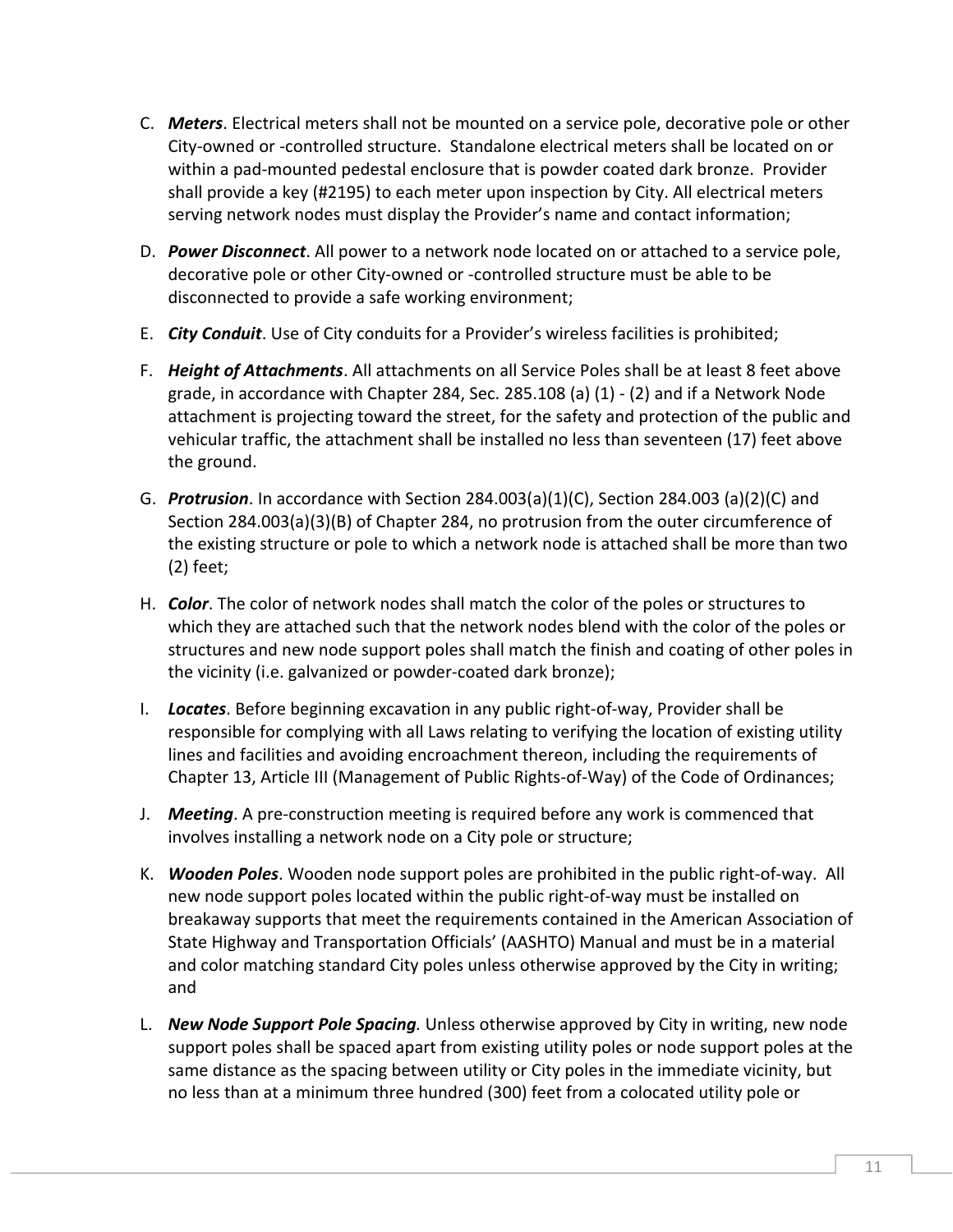another node support pole to minimize the hazard of poles adjacent to roadways and to minimize effect on property values and aesthetics on the area.

M. *Identifying Labels*. All colocated utility or city poles or any new node support pole shall have the contact information of the Provider conspicuously displayed (i.e. visible from an observer standing on the ground) on the pole in a permanent fashion in accordance with Section 15.4, for the purpose of contacting by the City or other interested parties to affect adjustment, repair, or in event of emergency. Such contact information must be kept current. Out-dated or incorrect information will result in the network node equipment being considered abandoned and action in accordance with Section 13.2(c) will ensue. Contact information shall include provider name, a phone number, and physical address.

## **SECTION VI. INSPECTIONS.**

The City may perform visual inspections of any wireless facilities located in the public right-ofway as the City deems appropriate without notice. If the inspection requires physical contact with any wireless facilities, the City shall provide written notice to the Provider within five (5) business days of the planned inspection. Provider may have a representative present during such inspection.

In the event of an emergency situation, the City may, but is not required to, notify Provider of an inspection. The City may take all actions necessary to remediate the emergency situation and the City shall notify Provider as soon as practicable after remediation is complete.

## **SECTION VII. DESIGNATED AREAS.**

- 1. The City Council may designate an area as a Historic District or a Design District under Chapter 284.105 at any time.
- 2. Currently designated *Historic Districts* are:

 (a) Historic District Number 1 is the area referred to as the Central Business District. Its boundaries are defined in the Comprehensive Plan, adopted by the Allen City Council.

- 3. The failure to designate an area in this Chapter shall not mean that such an area is not within a defined district, if so designated by the City Council. Future areas may be designated as one of these Districts at any time. Such a designation does not require a zoning case.
- 4. While not required under Chapter 284 to designate Underground Compliance Areas to prohibit above ground Wireless facilities, the City may also, from time to time, also designate Underground Compliance Areas.

## **SECTION VIII. PLACEMENT OF NETWORK NODES AND NODE SUPPORT POLES.**

**8.1** *Generally***.** In accordance with Chapter 284.102, a Provider shall construct and maintain Network Nodes and Node Support Poles in a manner that does not: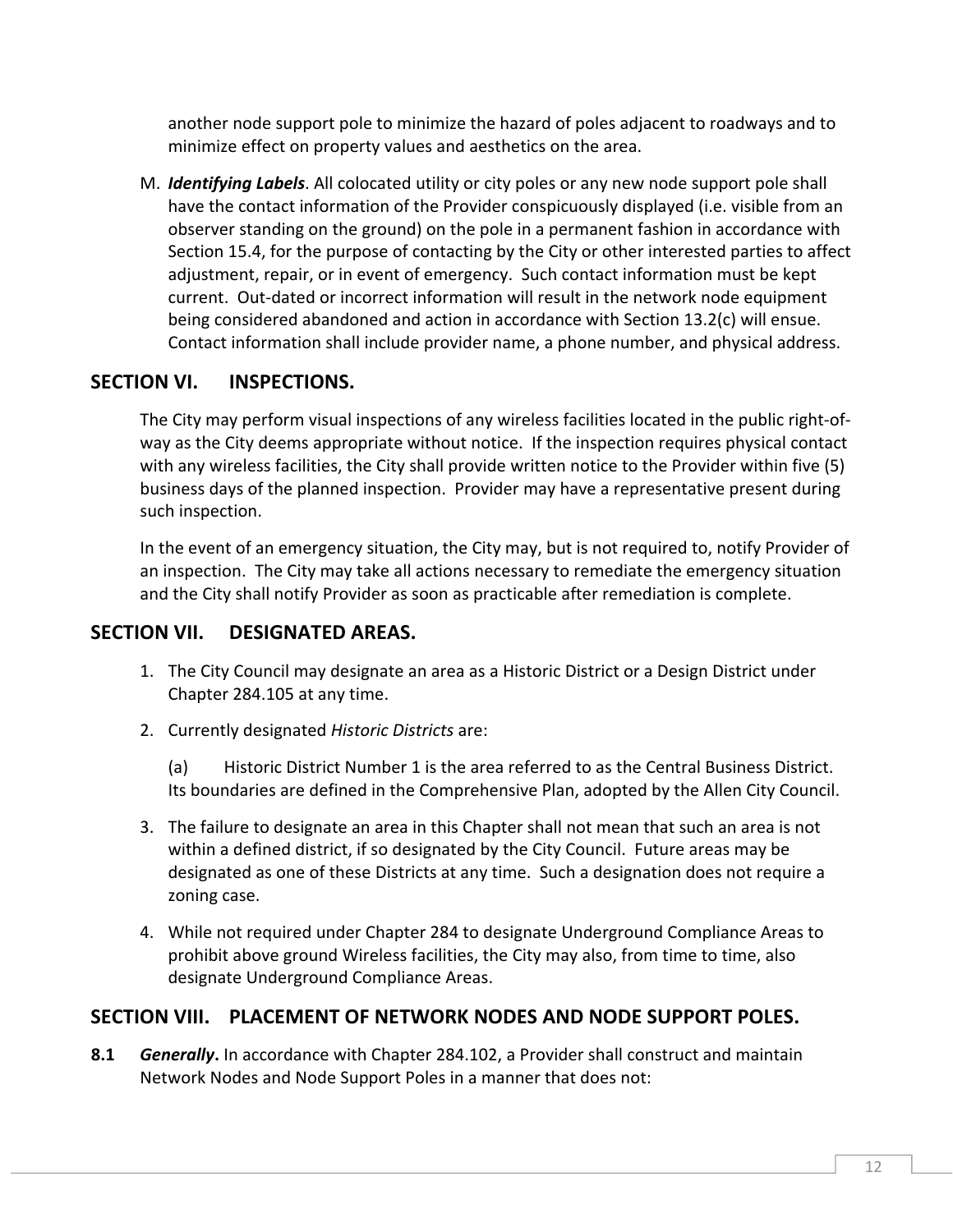- 1) obstruct, impede, or hinder the usual travel or public safety on a public right-of-way;
- 2) obstruct the legal use of a public right-of-way by other utility providers;
- 3) violate nondiscriminatory applicable codes;
- 4) violate or conflict with the City's publicly disclosed public right-of-way management ordinance or this Design Manual;
- 5) violate the federal Americans with Disabilities Act of 1990 (42 U.S.C. Section 12101 et seq.).
- **8.2** *Locations*. Location of a wireless facility must receive written consent from the City prior to installation. If a provider fails to remove any unauthorized wireless facility or any wireless facility that is located in an improper location within the earlier of thirty (30) days after receiving written notice or the date required by the City the Provider shall be subject to a penalty of \$500.00 per day until the wireless facility is removed or relocated to the correct area within the permitted location, regardless of whether the Provider's contractor, subcontractor, or vendor installed the wireless facility in strict conformity with Chapter 13, Article III (Management of Public Rights-of-Way) of the Code of Ordinances or other applicable Laws concerning improperly located facilities in the public right-of-way.

Without the prior written consent of the City, a provider shall neither allow the installation of nor install wireless facilities in or on any:

- 1. Municipal Park
- 2. City Property that is not public right-of-way
- 3. Decorative Poles
- 4. Historic Districts
- 5. Design Districts
- 6. Residential Areas where right-of-way that is adjacent to a street that is not more than fifty (50) feet wide or adjacent to single-family residential lots or other multifamily residences or undeveloped land that is designated for residential use by zoning, as designated on the future land use plan of the Comprehensive Plan, or deed restrictions.

Each permit application shall disclose if it is within areas listed above.

**8.3** *Historic District and Design District Conditions*. As a condition for approval of wireless facilities in design districts or historic districts, the City shall require reasonable design or concealment measures for the wireless facilities. Therefore, any request for installation in a design district or historic district must be accompanied with proposed concealment measures in the permit application. The City requests that a Provider explore the feasibility of using camouflage measures to improve the aesthetics of the wireless facilities, or any portion thereof, to minimize the impact to the aesthetics in design districts or historic districts. Provider shall comply with and observe all applicable Laws relating to historic preservation.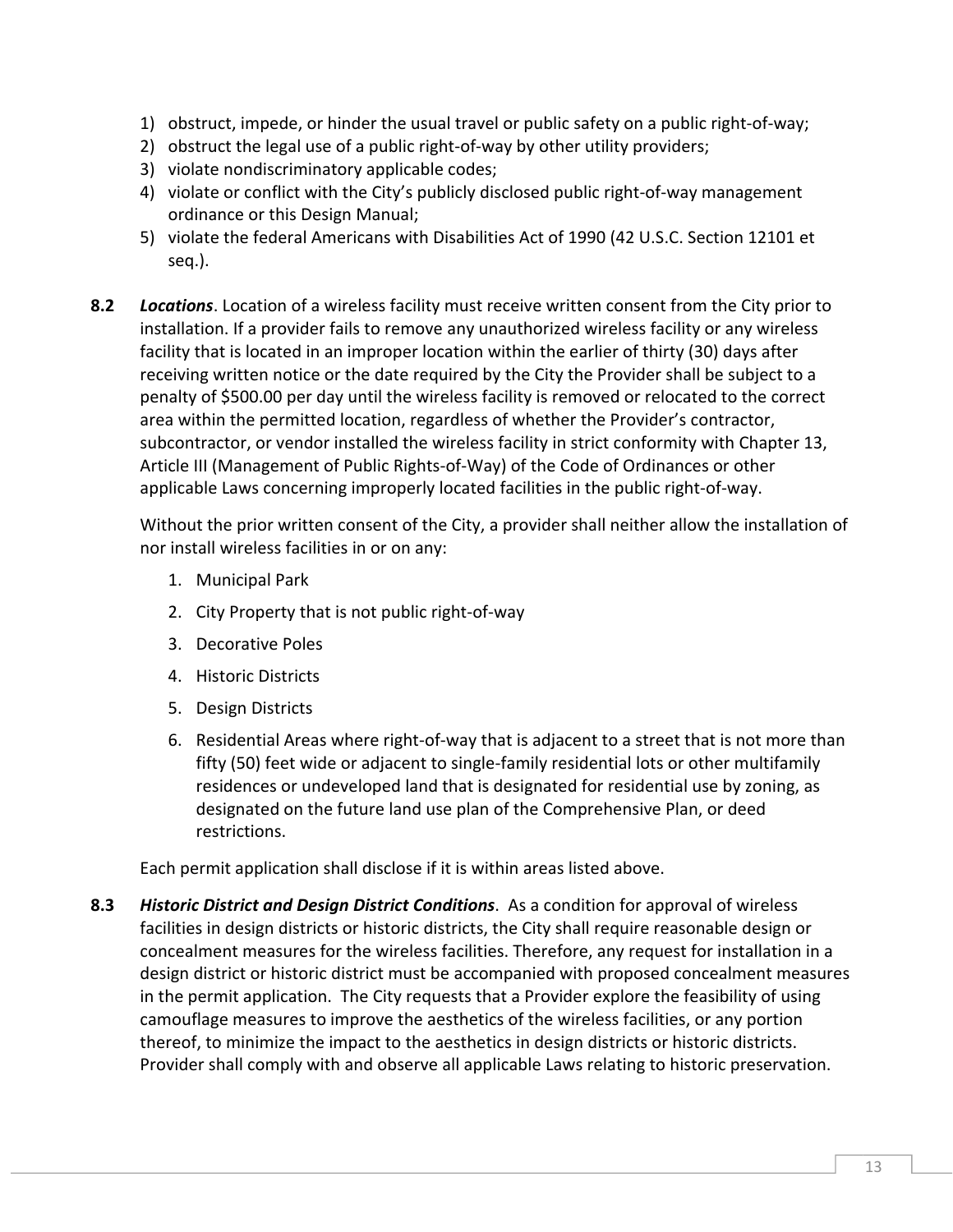- **8.4** *Historic Landmarks*. A Network Provider is discouraged from installing a Network Node or Node Support Pole within 300 feet of a historic site or structure or Historic Landmark recognized by the City, state or federal government (see, for example, and not limited to §442.001(3) of the Texas Government Code, and 16 U.S.C. §470), as of the date of the submission of the permit. It is recommended that each permit application disclose if it is with 300 feet of such a structure.
- **8.5** *Public right-of-way*. To minimize any obstruction, impediment, or hindrance to the usual travel or public safety on a public right-of-way, node support poles and ground equipment shall be placed within three (3) feet of the outer edge of the public right-of-way line or as close as possible thereto, unless approved otherwise by permit. Wireless facilities shall not obstruct, impede, or hinder pedestrian or vehicular traffic in the public right-of-way or obstruct or interfere with the legal use of a public right-of-way by other utility providers. Provider shall promptly remove wireless facilities that are installed in a location that is not in accordance with the plans approved by the City, that obstructs, impedes, or hinders pedestrian or vehicular traffic, that obstructs or interferes with the legal use of a public rightof-way by other utility providers, that does not comply with applicable Laws, or that otherwise renders the public right-of-way non-compliant with applicable Laws, including but not limited to the American Disabilities Act.
- **8.6** *Existing telephone or electrical lines between existing utility poles*. Micro network nodes shall only be lashed on existing telephone or electrical lines between existing utility poles (electric poles or telephones poles), with notice to the pole owner as required by the Federal Pole Attachment Act, and not placed on utility poles, node support poles or service poles.
- **8.7** *Limit on number of network nodes per location*. There shall be no more than one network node on any one pole.
- **8.8** *Compliance with Undergrounding Requirements*. In accordance with Chapter 284, Sec. 284.107, a Network Provider shall comply with nondiscriminatory undergrounding requirements, including municipal ordinances, zoning regulations, state law, private deed restrictions, and other public or private restrictions, that prohibit installing aboveground structures in a public right-of-way without first obtaining zoning or land use approval.
	- 1. Areas may be designated from time to time by the City as Underground Requirement Areas in accordance with filed plats, and or conversions of overhead to underground areas, as may be allowed by law.
	- 2. Each permit application shall disclose if it is within an area that has undergrounding requirements.
	- 3. If a location is designated by the City to transition to be an Underground Requirement Area, then a Provider's permit for the location of the micro network node, network node, node support pole, and related ground equipment at such location will be revoked ninety (90) days after the designation, with removal of said micro network node, network node, node support pole, and related ground equipment at such location within ninety (90) days of such designation, or as otherwise allowed by the City for the transition of other overhead facilities.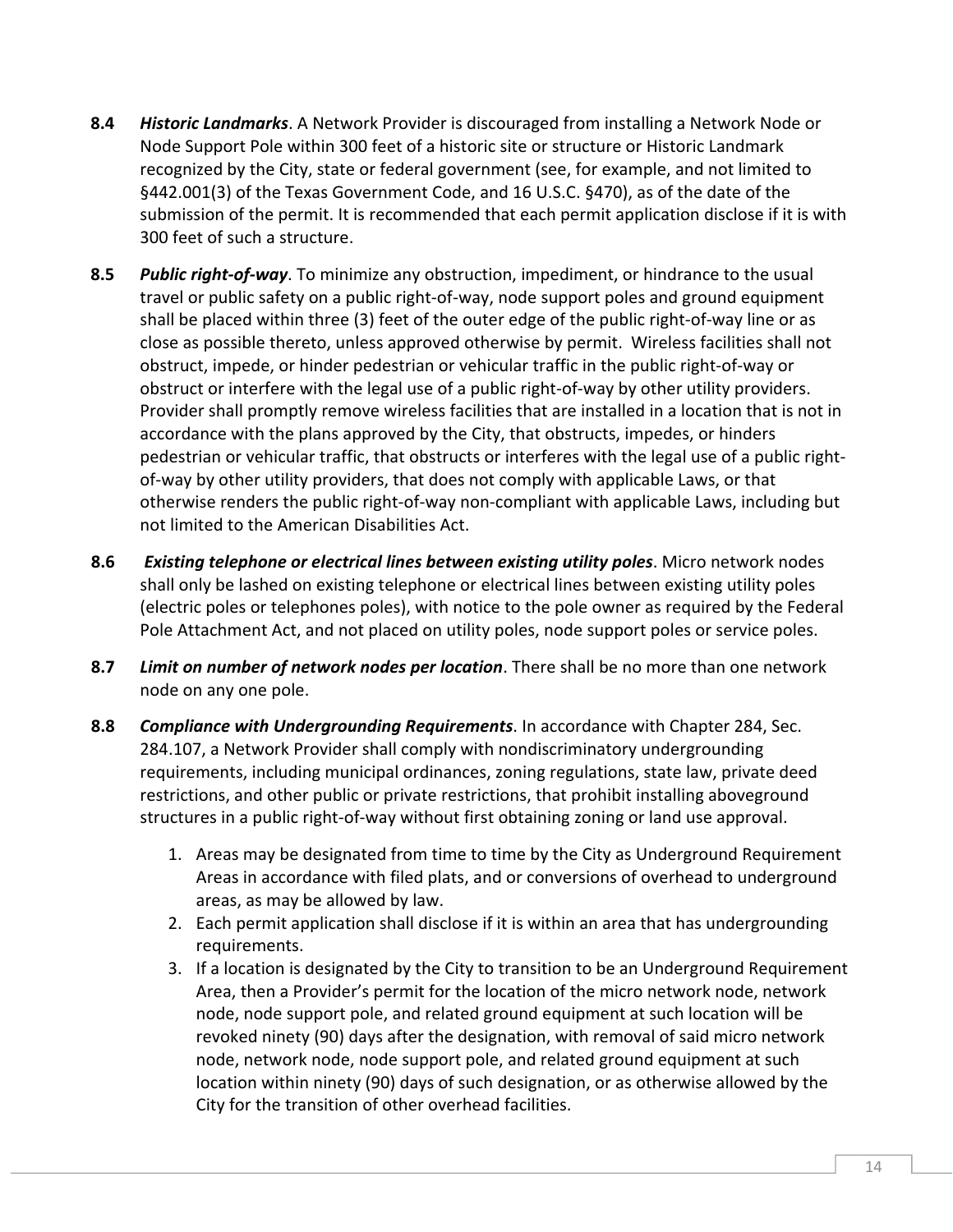## **SECTION IX. ORDER OF LOCATION PREFERENCE.**

#### **9.1 Order of Location Preference**

- 1. Existing Utility Poles (electric poles or telephones poles), shall be the preferred support facility for Network Nodes and related ground equipment.
- 2. Existing non-decorative street lights with a height of more than 25 feet.
- 3. Substitution Poles
- 4. New network node support poles.
- 5. Traffic signal structures when such installation will not interfere with the integrity of the facility and will not interfere with the safety of public and in accordance with an agreement as allowed by Chapter 284, Sec. 285.056 and Sec. 284.101 (a) (3), and (b).
- 6. Street signage shall be the least preferred type of allowed facility for attachment of Network Nodes.

A Provider must demonstrate why, to the satisfaction of the City, a higher preference option is not feasible for the proposed network node installation, when making application for installation of a lower-priority installation. Such information shall be included within the permit application to be considered complete and adequate for review.

## **SECTION X. GROUND EQUIPMENT.**

- **10.1** *Ground Equipment near street corners and intersections*. Ground equipment shall be minimal and the least intrusive. Ground equipment may not be installed within two hundred fifty (250) feet of a street corner or a street intersection to minimize any obstruction, impediment, or hindrance to the usual travel or public safety on a public right-of-way; to provide the maximum line of sight required to facilitate the safe travel of vehicular and pedestrian traffic; to maximize that line of sight at street corners and intersections; and to minimize hazards at those locations.
- **10.2** *Ground Equipment near municipal parks*. For the safety of municipal park patrons, particularly small children, and to allow full line of sight near municipal park property, a Provider shall not install ground equipment in a public right-of-way that is within a municipal park or within two hundred fifty (250) feet of the boundary line of a municipal park, unless approved by the Director of the City's Parks and Recreation Department in writing.
- **10.3** *Ground equipment density*. To enhance the safety requirements of line of sight of pedestrians, particularly small children, the City may deny a request for a proposed location if the Provider seeks to install ground equipment where existing ground equipment within three hundred (300) feet already occupies a footprint of twenty-five (25) square feet or more.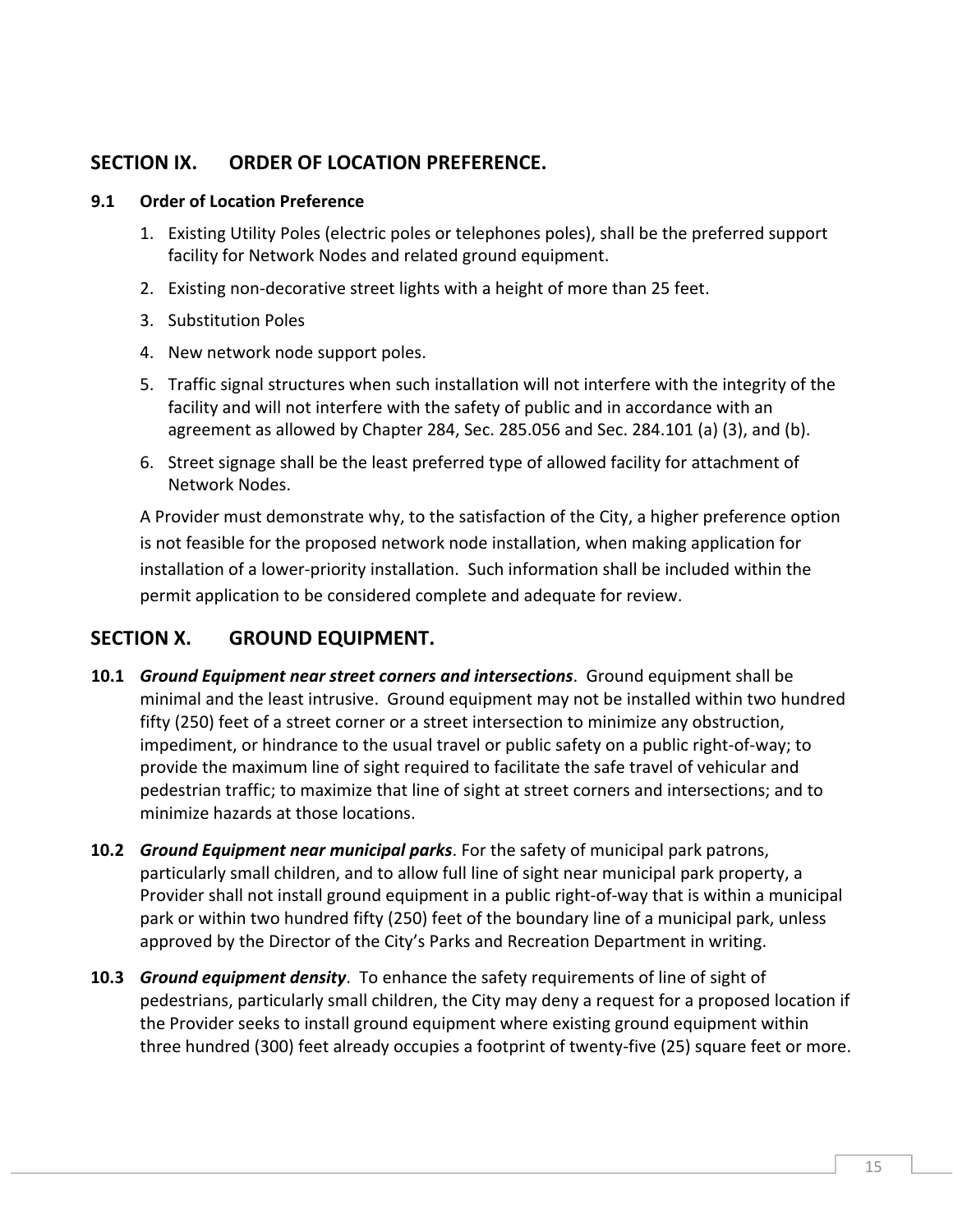## **SECTION XI. MUNICIPAL SERVICE POLES.**

**11.1** *Conformance***.** Installation of wireless facilities on a service pole shall be in strict conformance with the agreement applicable to each such installation pursuant to Section 285.056 and Section 284.101(a)(3) and (b) of Chapter 284.

#### **11.2 Installations on Traffic Signals or Lighting Structures**

- A. Installations of wireless facilities on a traffic signal structure or lighting structure must not interfere with the integrity of the structure in any way that may compromise the safety of the public and must be in strict conformance with an agreement applicable to each such installation pursuant to Section 285.056 and Section 284.101(a)(3) and (b) of Chapter 284. Installation of wireless facilities on any traffic signal structure shall:
	- 1. Utilize conductor or wiring encased in a separate conduit than the traffic signal or lighting electronics;
	- 2. Have a separate electric power connection than the traffic signal or lighting structure;
	- 3. Have a separate access point than the traffic signal or lighting structure; and
	- 4. Shall not puncture, penetrate, or cut the Municipal Pole in any way.
- B. Provider shall provide the City a key to each electrical meter providing power to a wireless facility at the time of inspection and shall have the ability to temporarily cut-off electricity to its wireless facilities for the safety of maintenance personnel. In the event of failure of components of the traffic signal system for whatever reason, including damage resulting from vehicular collisions, weather-related events, or malicious attacks, City will respond to restore traffic signal operations as a matter of public safety. Should the events that result in damage or failure of the traffic signal system also affect Provider's wireless facilities, Provider shall have the sole responsibility to repair or replace its wireless facilities and shall coordinate its own emergency efforts with the City.

#### **11.3 Installations on Street Signage or other Traffic Control Structures**

Installations of wireless facilities on a street signage or traffic control structure must not interfere with the integrity of the structure in any way that may compromise the safety of the public and must be in strict conformance with an agreement applicable to each such installation pursuant to Section 285.056 and Section 284.101(a)(3) and (b) of Chapter 284. Installation of wireless facilities on any street signage or traffic control structure that has electrical power shall:

- A. Utilize electric conductor or wiring encased in a separate conduit than any City signage or traffic control electronics;
- B. Have a separate electric power connection than the signage or traffic control structure;
- C. Have a separate access point than the signage or traffic control structure; and
- D. Shall not puncture, penetrate, or cut the Municipal Pole in any way.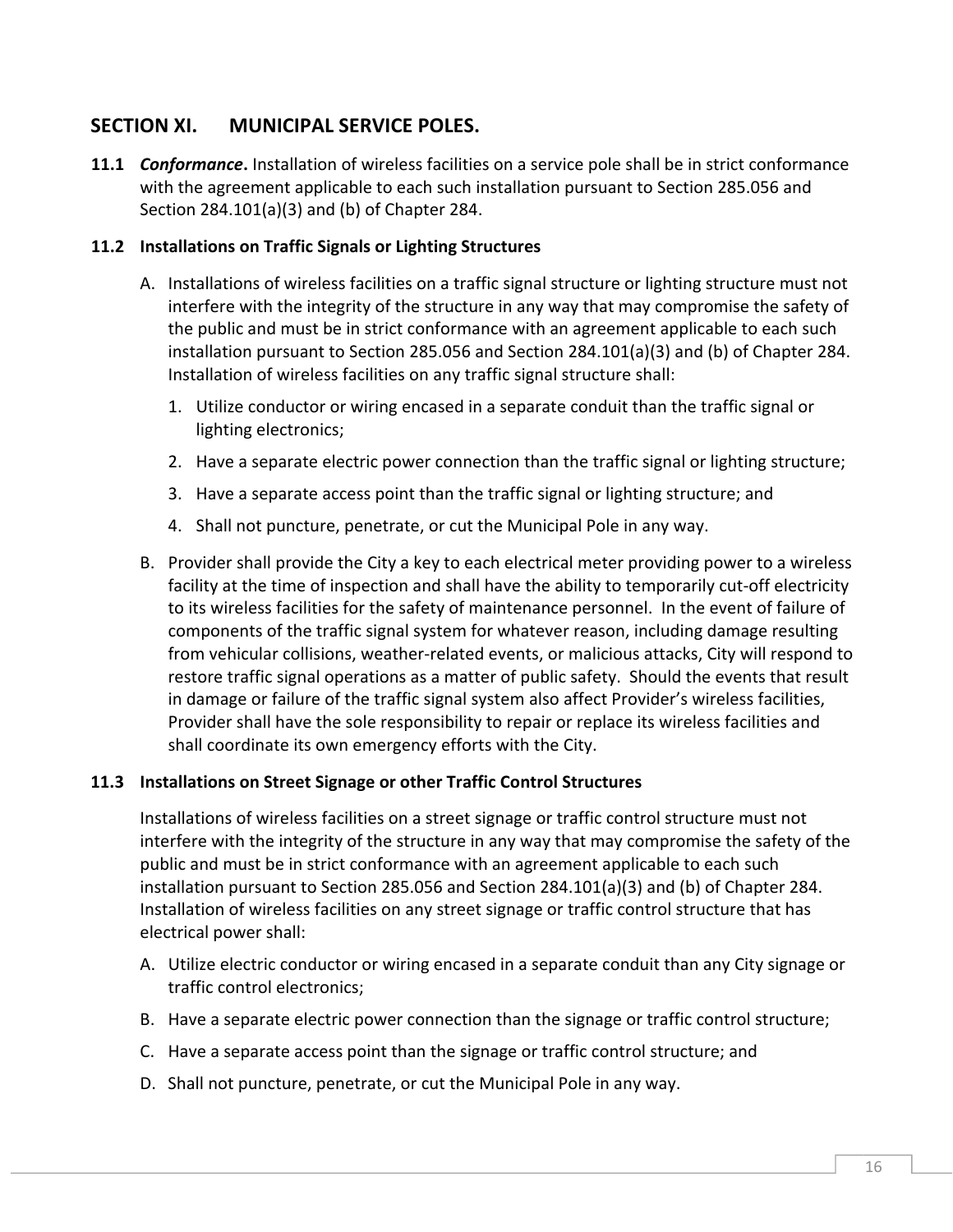#### **11.4 Reservation of Rights**

- A. The City reserves the right to install, and permit others to install, utility facilities in the public right-of-way. In permitting such work to be done by others, the City shall not be liable to Provider for any damage caused by those persons or entities.
- B. The City reserves the right to locate, operate, maintain, and remove City traffic signal poles in the manner that best enables the operation of its traffic signal system and protects public safety.
- C. The City reserves the right to locate, operate, maintain, and remove any City pole or structure located within the public right-of-way in the manner that best enables the City's operations and protects public safety.

## **SECTION XII. INTERFERENCE WITH OPERATIONS.**

#### **12.1 No Liability**

- A. The City shall not be liable to a Provider for any damage caused by other Providers with wireless facilities sharing the same pole or for failure of Provider's wireless facilities for whatever reason, including damage resulting from vehicular collisions, weather-related events, or malicious attacks.
- B. The City shall not be liable to a Provider by reason of inconvenience, annoyance, or injury to the Provider's wireless facilities or activities conducted by Provider related thereto, arising from the necessity of repairing any portion of the public right-of-way, or from the making of any necessary alterations or improvements in, or to, any portion of the public right-of-way or in, or to, City's fixtures, appurtenances, or equipment. The City will use reasonable efforts not to cause material interference to Provider's operation of its wireless facilities.

#### **12.2 Signal Interference with City's Communications Infrastructure Prohibited**

A. *No interference*. In the event that Provider's wireless facilities interfere with the City's traffic signal system, public safety radio system, private police cell system, or other City communications infrastructure operating on spectrum where the City is legally authorized to operate, Provider shall promptly cease operation of the wireless facility causing such interference upon receiving notice from the City and refrain from operating such wireless facility in the future. Provider shall respond to the City's notice to address the source of the interference as soon as practicable, but in no event later than twenty-four (24) hours of receiving notice. Documentation shall be submitted with the Provider's permit application that identifies the frequency on which the wireless facility will operate, which must not interfere with the City's traffic signal system, public safety radio system, private police cell system, or other City communications infrastructure. Wireless facilities shall not be located or colocated on the City's public safety radio infrastructure.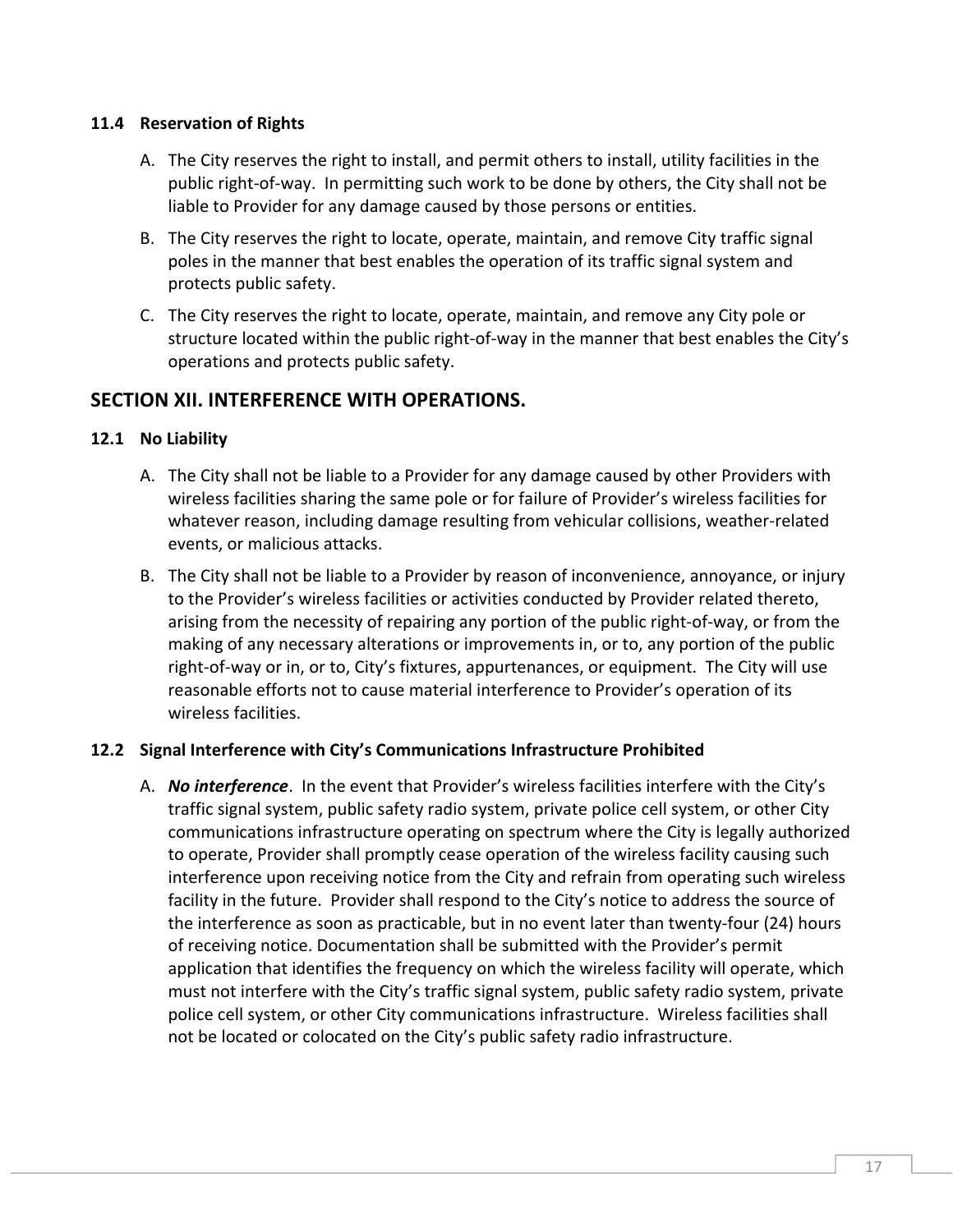- B. *Protocol for responding to event of interference*. For each event of prohibited interference, Provider shall provide the City an interference remediation report that includes the following items:
	- 1. Remediation Plan. Provider shall devise a proposed remediation plan to stop the event of inference;
	- 2. Time Frame for Execution. Provider shall provide the expected time frame for execution of the remediation plan; and
	- 3. Additional Information. Provider shall include any additional information relevant to the execution of the remediation plan.

In the event that interference with City facilities, services, or operations cannot be eliminated, Provider shall shut down the interfering wireless facility and remove or relocate the wireless facility that is the source of the interference as soon as possible to a suitable alternative location approved by City.

C. *Testing*. Following installation or modification of a network node, the City may require Provider to test the network node's radio frequency and other functions to confirm it does not interfere with the City's facilities, services, or operations.

## **SECTION XIII. ABANDONMENT, RELOCATION, AND REMOVAL.**

#### **13.1 Abandonment of Wireless Facilities**

Abandoned or obsolete Micro Network Node, Network Node, Node Support Pole and related ground equipment shall be removed in strict accordance with the City's rights-of-way management ordinance, and other applicable ordinances, except to the extent not consistent with Chapter 284.

When Provider removes or abandons permanent structures in the public right-of-way, the Provider shall notify the City in writing of such removal or abandonment and shall file with the City the location and description of each wireless facility removed or abandoned. The City may require the Provider to complete additional remedial measures necessary for public safety and to protect the integrity of the public right-of-way.

#### **13.2 Relocation and Removal at Provider's Expense**

In accordance with Chapter 284, Sec. 284.107, except as provided in existing state and federal law, a Network Provider shall relocate or adjust Micro Network Node, Network Node, Node Support Pole and related ground equipment in a public right-of-way in a timely manner and without cost to the municipality managing the public right-of-way.

A. Provider shall remove and relocate a wireless facility at its own expense to an alternative location not later than ninety (90) days after receiving written notice that removal, relocation, and/or alteration of the wireless facility is necessary due to: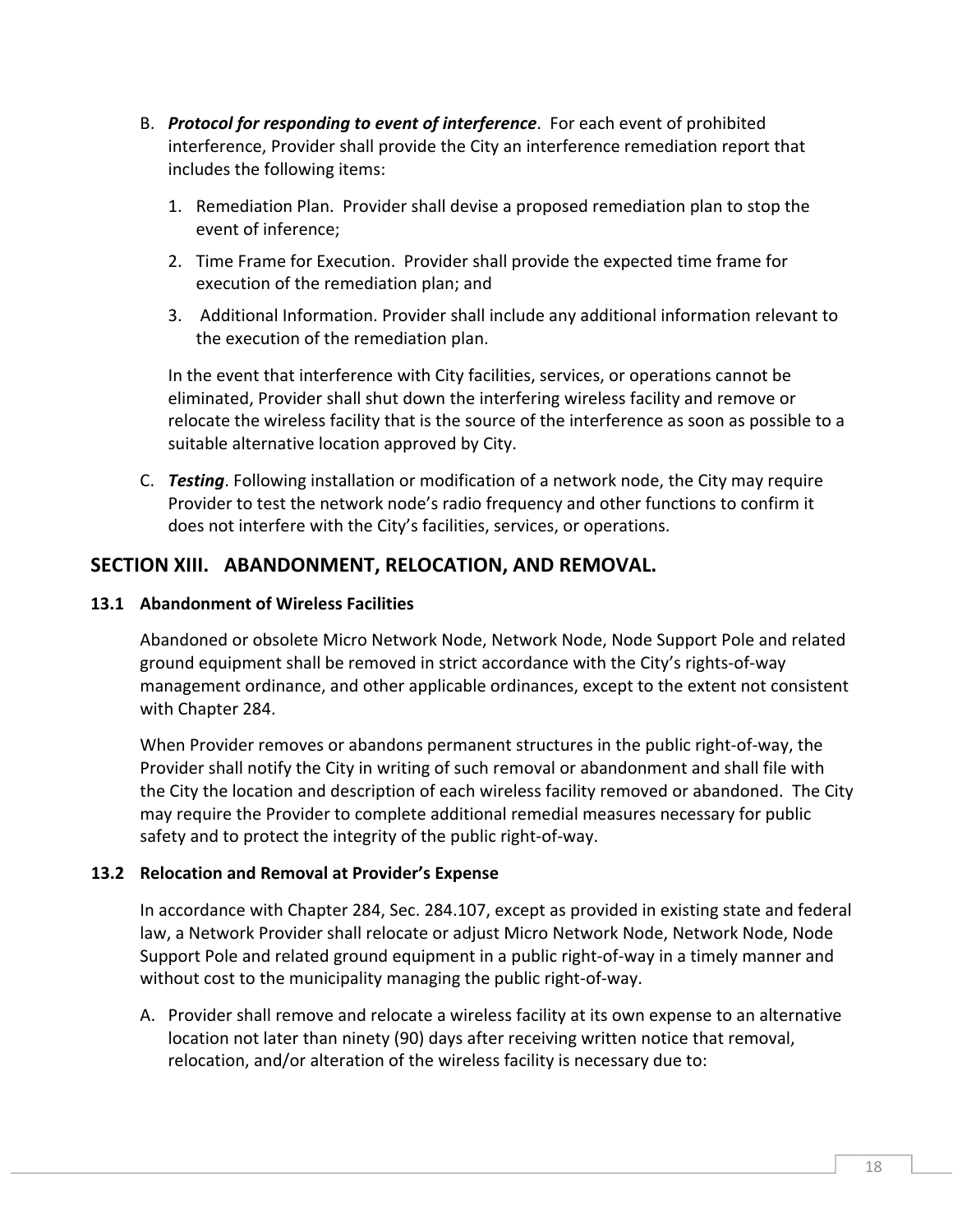- 1. Construction, completion, repair, widening, relocation, or maintenance of, or use in connection with, any City construction, city-sanctioned improvement by others, or maintenance project or other public improvement project;
- 2. Maintenance, upgrade, expansion, replacement, removal or relocation of the City's pole or structure upon which Provider's network nodes are attached;
- 3. The wireless facility, or portion thereof, is adversely affecting proper operation of traffic signals, streetlights, or other City property;
- 4. Closure of a street or sale of City property;
- 5. Projects and programs undertaken to protect or preserve the public health, safety or welfare;
- 6. Activities undertaken to eliminate a public nuisance;
- 7. Provider's failure to obtain all applicable licenses, permits, and certifications required by Law for its wireless facility; or
- 8. Duty otherwise arising from applicable Law.
- B. Provider's duty to remove and relocate its wireless facility at its expense is not contingent on the availability of an alternative location acceptable for relocation. City may make reasonable efforts to provide an alternative location within the public right-of-way for relocation, but regardless of the availability of an alternative site acceptable to Provider, Provider shall comply with the notice to remove its wireless facility as instructed.
- C. The City may remove the wireless facility if Provider does not remove the wireless facility within ninety (90) days of Provider's receipt of request. In such event, Provider shall reimburse City for the City's actual cost of removal of Provider's wireless facility within thirty (30) days of receiving an invoice from the City.

#### **13.3 Removal by City for Safety and Imminent Danger Reasons**

A. Network Provider shall, at its sole cost and expense, promptly disconnect, remove, or relocate the applicable Micro Network Node, Network Node, Node Support Pole and related ground equipment within the time frame and in the manner required by the City Manager if the City Manager reasonably determines that the disconnection, removal, or relocation of any part of a Micro Network Node, Network Node, Node Support Pole and related ground equipment (a) is necessary to protect the public health, safety, welfare, or City property, (b) the Micro Network Node, Network Node, Node Support Pole and related ground equipment, or portion thereof, is adversely affecting proper operation of streetlights or City property, or (c) Network Provider fails to obtain all applicable licenses, Permits, and certifications required by Law for its Micro Network Node, Network Node, Node Support Pole and related ground equipment, or use of any Location under applicable law. If the City Manager reasonably determines that there is imminent danger to the public, then the City may immediately disconnect, remove, or relocate the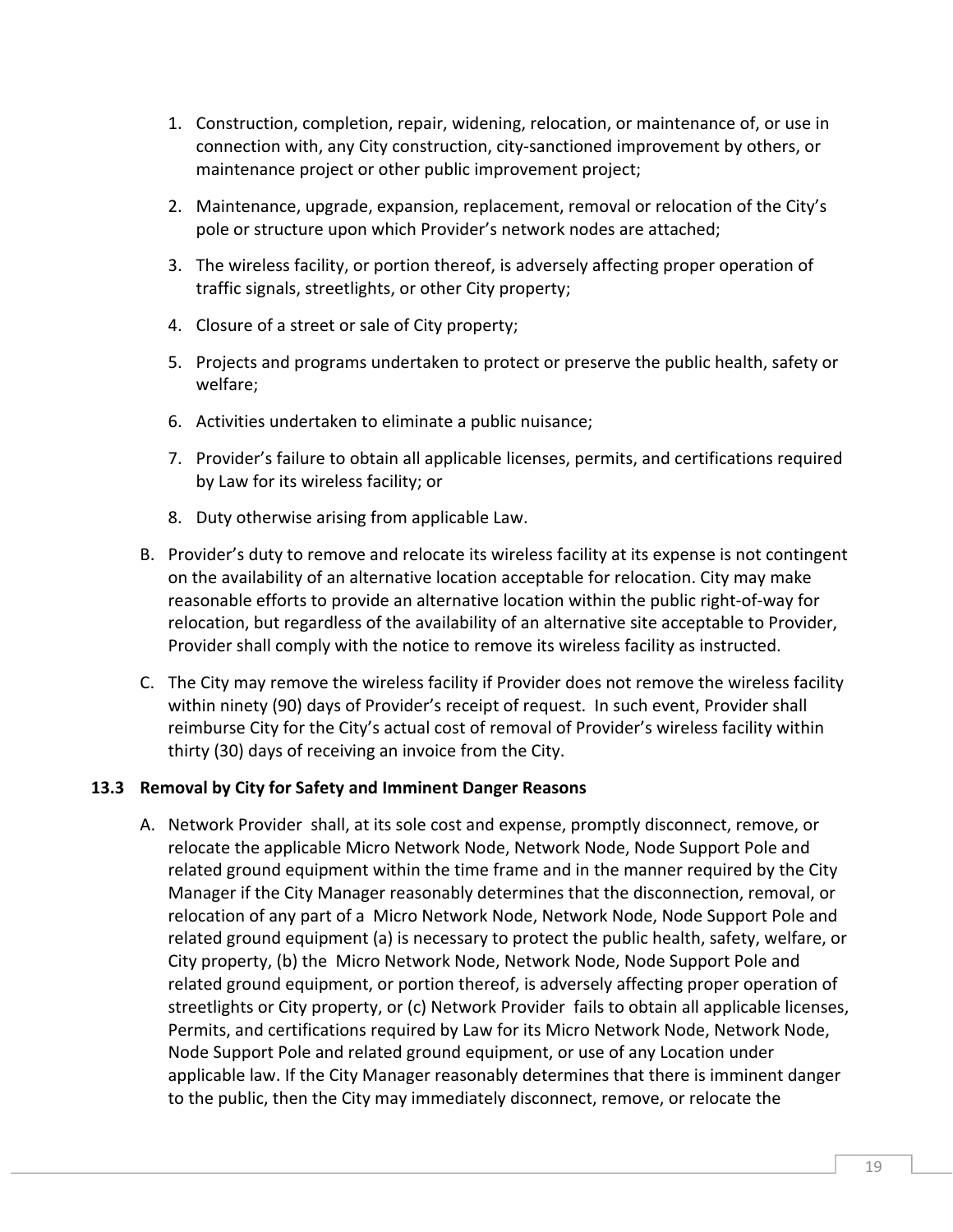applicable Micro Network Node, Network Node, Node Support Pole and related ground equipment at the Network Provider's sole cost and expense.

- B. The City Manager shall provide 90 days written notice to the Network Provider before removing a Micro Network Node, Network Node, Node Support Pole and related ground equipment under this Section, unless there is imminent danger to the public health, safety, and welfare.
- C. Network Provider shall reimburse City for the City's actual cost of removal of Micro Network Node, Network Node, Node Support Pole and related ground equipment within 30 days of receiving the invoice from the City.

#### **13.4 Removal or Relocation by Provider**

- A. If the Provider removes or relocates a wireless facility at its own discretion, it shall notify the City in writing not less than ten (10) days prior to removal or relocation. Provider shall obtain all permits required for relocation or removal of its wireless facilities prior to relocation or removal.
- B. The City shall not issue any refunds for any amounts paid by Provider for wireless facilities that have been removed.

#### **13.5 Provider Responsible**

Network Provider shall be responsible and liable for the acts and omissions of Network Provider's employees, temporary employees, officers, directors, consultants, agents, Affiliates, subsidiaries, sub-Network Provider's and subcontractors in connection with the installations of any Micro Network Node, Network Node, Node Support Pole and related ground equipment, as if such acts or omissions were Network Provider's acts or omissions in strict accordance with the City's rights-of-way management ordinance, and other applicable ordinances, except to the extent not consistent with Chapter 284.

## **SECTION XIV. INSURANCE.**

- 1. Insurance, bonding and security deposits shall be in strict accordance with the City's rights-of-way management ordinance, and other applicable ordinances, except to the extent not consistent with Chapter 284.
- 2. Indemnity shall be in accordance with Chapter 284, Sec. 284.302, as provided for in Chapter 283, Sec. 283.057 (a) and (b) of the Texas Loc. Gov't Code.

## **SECTION XV. GENERAL PROVISIONS.**

#### **15.1 Fiber Connection**

Provider shall be responsible for obtaining access and connection to fiber optic lines or other backhaul solutions that may be required for its wireless facilities.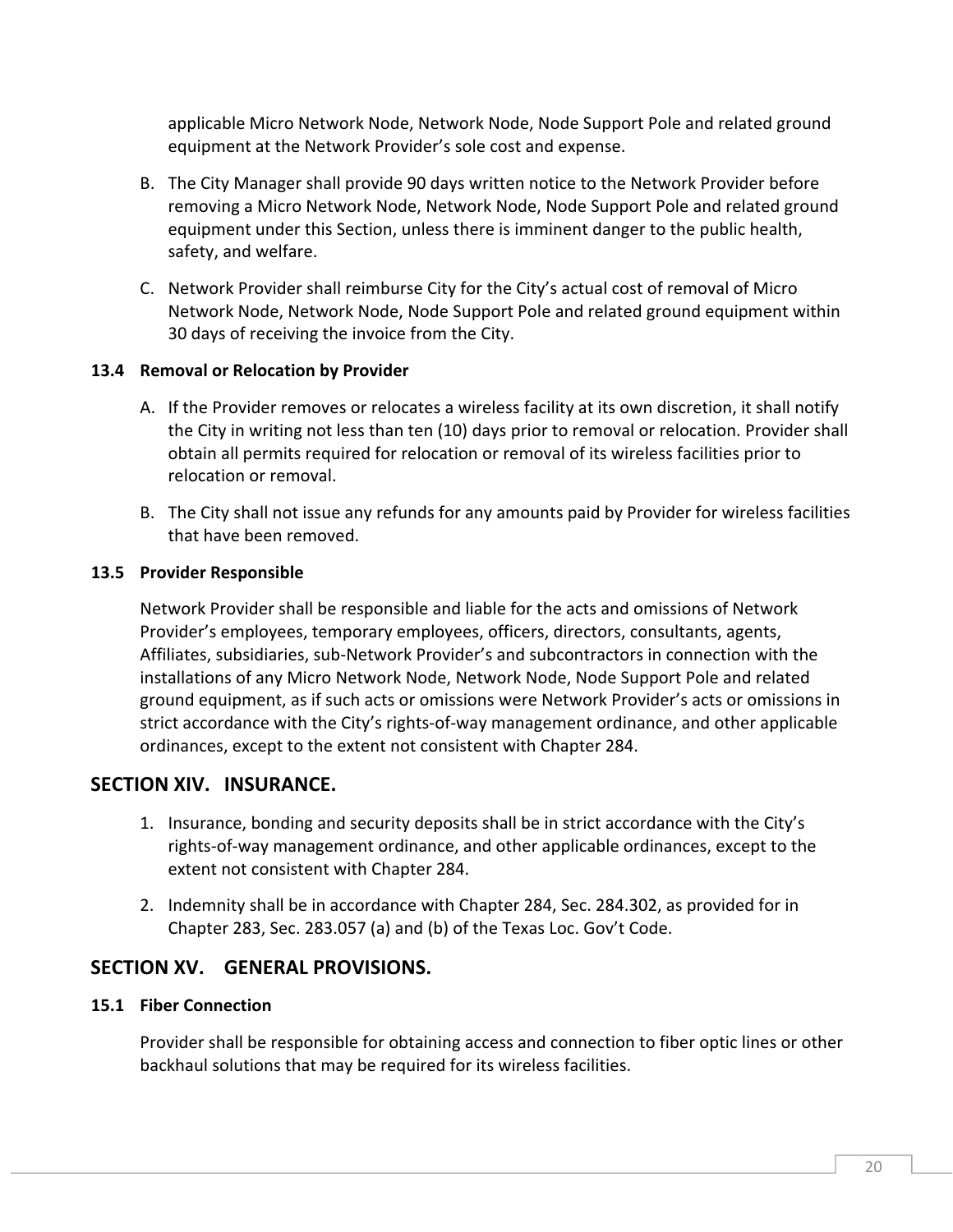#### **15.2 Generators**

Provider shall not allow or install generators or back-up generators in the public right-of-way in accordance with Chapter 284, Sec. 284.002 (12) (B) (1).

#### **15.3 Equipment Dimensions**

Provider's node support poles and network nodes shall comply with the dimensions set forth in Chapter 284.

#### **15.4 Signage**

- A. Provider shall post its name, location identifying information, and emergency telephone number in an area on the cabinet of the node support poles and network nodes that is visible to the public. Signage required under this section shall not exceed 4" x 6", unless otherwise required by law (e.g. RF ground notification signs) or the City.
- B. Except as required by applicable Laws or by the utility pole owner, Provider shall not post any other signage or advertising on the node support poles and network nodes, or utility pole.

#### **15.5 Repair**

Whenever the installation, placement, attachment, repair, modification, removal, operation, use, or relocation of wireless facilities, or any portion thereof, is required and such installation, placement, attachment, repair, modification, removal, operation, use, or relocation causes any property of the City to be damaged or to have been altered in such a manner as to make it unusable, unsafe, or in violation of any Laws, Provider, at its sole cost and expense, shall promptly repair and return such property to its original condition. If Provider does not repair such property or perform such work as described in this section, then the City shall have the option, upon seven (7) days prior written notice to Provider or immediately if there is an imminent danger to the public, to perform or cause to be performed such reasonable and necessary work on behalf of Provider and to charge Provider for the reasonable and actual costs incurred by the City. Provider shall promptly reimburse the City for the costs.

#### **15.6 Inventory**

Provider shall maintain a list of its wireless facilities located in the City and provide City an inventory of the location of each such wireless facility within ten (10) days of installation. The inventory of wireless facilities shall include GIS coordinates, date of installation, City pole ID number (if applicable), type of pole used for installation, pole owner, and description/type of installation for each wireless facility.

Upon City's written request, Provider shall provide a cumulative inventory within thirty (30) days of City's request. With respect to wireless facilities that become inactive, the inventory shall include the same information as active installations in addition to the date the wireless